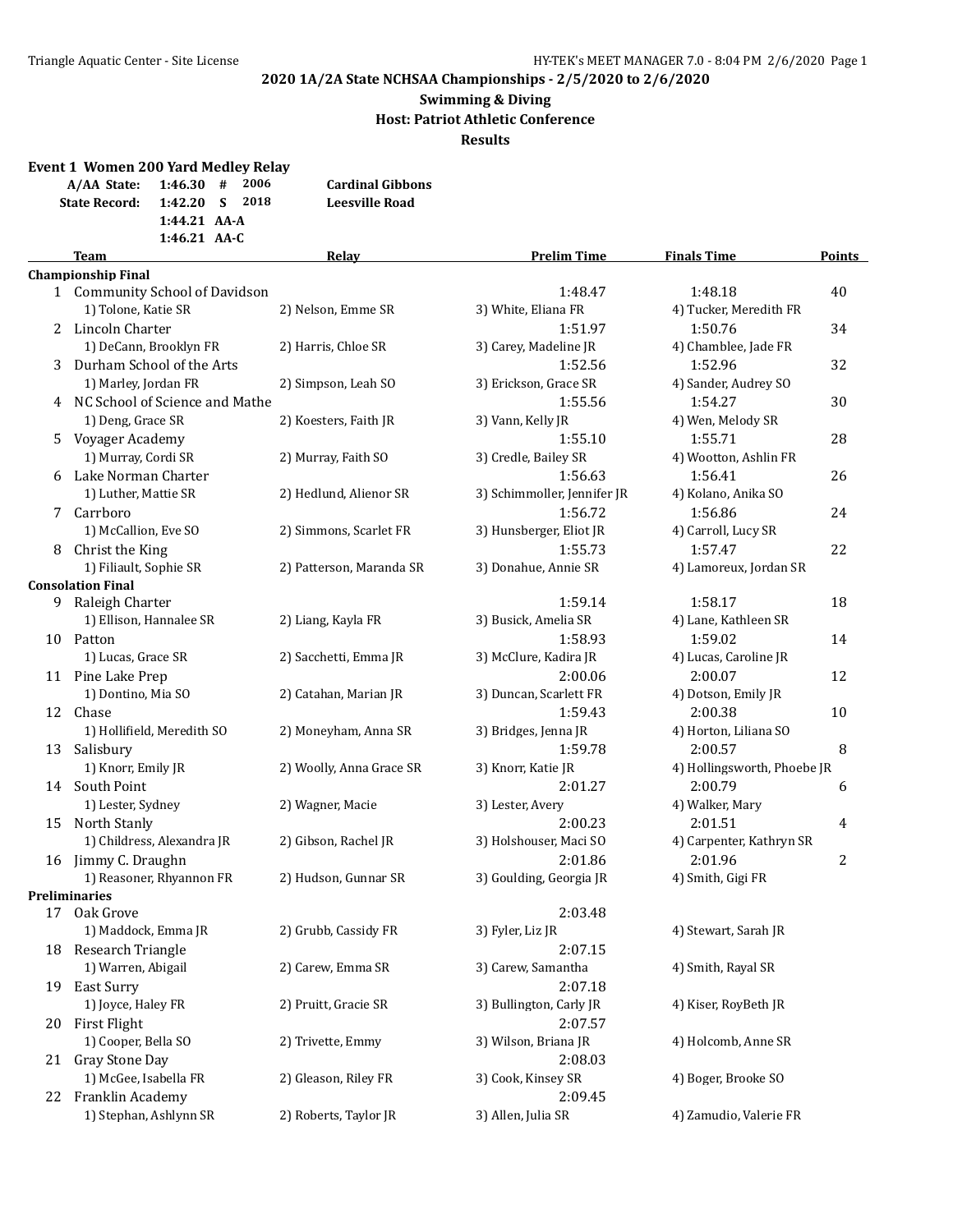#### **Swimming & Diving**

**Host: Patriot Athletic Conference**

**Results**

|       | Preliminaries  (Event 1 Women 200 Yard Medley Relay)                         |                          |                               |                           |        |
|-------|------------------------------------------------------------------------------|--------------------------|-------------------------------|---------------------------|--------|
|       | <b>Team</b>                                                                  | Relay                    | <b>Prelim Time</b>            | <b>Finals Time</b>        | Points |
| 23    | <b>Brevard</b>                                                               |                          | 2:09.81                       |                           |        |
|       | 1) Milligan, Rebecca                                                         | 2) Swanson, Alina        | 3) Rising, Brooklyn           | 4) Blankenship, Abigail   |        |
| $---$ | East Davidson                                                                |                          | <b>DFS</b>                    |                           |        |
|       | 1) Everhart, Molly                                                           | 2) Burton, Piper         | 3) Whitman, Ella              | 4) Lane, Anne             |        |
|       | <b>Event 2 Men 200 Yard Medley Relay</b>                                     |                          |                               |                           |        |
|       | A/AA State:<br>$1:35.00$ #<br>2015                                           | Carrboro                 |                               |                           |        |
|       | S<br>2019<br><b>State Record:</b><br>1:32.35<br>1:33.21 AA-A<br>1:34.74 AA-C | <b>Athens Drive</b>      |                               |                           |        |
|       | Team                                                                         | <u>Relay</u>             | <b>Prelim Time</b>            | <b>Finals Time</b>        | Points |
|       | <b>Championship Final</b>                                                    |                          |                               |                           |        |
|       | 1 Croatan                                                                    |                          | 1:35.82                       | 1:35.46                   | 40     |
|       | 1) Barker, Will JR                                                           | 2) McCabe, Jack SR       | 3) McCray, Matthew SO         | 4) Loveless, Colby SR     |        |
| 2     | Pine Lake Prep                                                               |                          | 1:40.04                       | 1:39.16                   | 34     |
|       | 1) Adams, Nathan JR                                                          | 2) Shelley, Matthew SR   | 3) Sypolt, Owen FR            | 4) Holder, Deaven FR      |        |
| 3     | Raleigh Charter                                                              |                          | 1:40.26                       | 1:39.69                   | 32     |
|       | 1) Hester, Trey SR                                                           | 2) Starbuck, Jason SR    | 3) Abplanalp, Jack SR         | 4) Gimpl, Glen JR         |        |
|       | 4 Community School of Davidson                                               |                          | 1:41.80                       | 1:41.42                   | 30     |
|       | 1) Nelson, Baylor SO                                                         | 2) Burrows, Matty JR     | 3) Hall, Riley FR             | 4) MacIntyre, Wilson SR   |        |
|       | 5 Lake Norman Charter                                                        |                          | 1:42.64                       | 1:41.49                   | 28     |
|       | 1) Hawkins, Kyle                                                             | 2) Powe, Harrison        | 3) Agosto, Eli JR             | 4) Buckler, Devin         |        |
|       | 6 Elkin                                                                      |                          | 1:42.12                       | 1:42.37                   | 26     |
|       | 1) Baker, Caeson                                                             | 2) Zambuio, Jack         | 3) Burleson, Cameron          | 4) Shugart, Brady         |        |
|       | 7 Durham School of the Arts                                                  |                          | 1:43.64                       | 1:43.84                   | 24     |
|       | 1) Baker, Jay JR                                                             | 2) Tenhover, Zach SO     | 3) Davis, Collin SO           | 4) Hamilton, Forrest SR   |        |
|       | 8 Washington                                                                 |                          | 1:43.28                       | 1:43.97                   | 22     |
|       | 1) Pake, Tristan JR                                                          | 2) Lovenberg, Patrick SR | 3) Pippin, Tripp SR           | 4) Beach, Braeden SR      |        |
|       | <b>Consolation Final</b>                                                     |                          |                               |                           |        |
| 9.    | Carrboro                                                                     |                          | 1:45.78                       | 1:45.87                   | 18     |
|       | 1) Barrett, Owen SR                                                          | 2) McCallion, Maxwell JR | 3) Hunter, Corbin SR          | 4) Lee, Jackson JR        |        |
|       | 10 NC School of Science and Mathe                                            |                          | 1:46.74                       | 1:46.74                   | 14     |
|       | 1) Glontz, Chris SR                                                          | 2) Suminguit, Jacob SR   | 3) Richardson, Zach SR        | 4) Mejouev, Feodor SR     |        |
|       | 11 Research Triangle                                                         |                          | 1:49.65                       | 1:49.25                   | 12     |
|       | 1) McNatton, Jackson JR                                                      | 2) Abbott, Zachary       | 3) Hankinson, John            | 4) Lyman, Jackson         |        |
| 12    | South Point                                                                  |                          | 1:50.81                       | 1:51.04                   | 10     |
|       | 1) Adcock, Davis                                                             | 2) Smith, Luke           | 3) Adcock, Gage               | 4) McMahan, Luke          |        |
| 13    | Central Davidson                                                             |                          | 1:50.17                       | 1:51.12                   | 8      |
|       | 1) Leonard, Caden SO                                                         | 2) Smith, Sean JR        | 3) Cayer, Connor FR           | 4) Lanham, Derrick JR     |        |
|       | 14 Fred T. Foard                                                             |                          | 1:50.44                       | 1:51.35                   | 6      |
|       | 1) Haas, Dylan                                                               | 2) Johnston, Nicholas    | 3) McCosh, Ethan              | 4) Hampton, Riley         |        |
| 15    | Christ the King                                                              |                          | 1:46.57                       | 1:56.06                   | 4      |
|       | 1) Mosher, John                                                              | 2) Woodworth, Ian JR     | 3) Zagar, Matthew JR          | 4) McNamee, Tommy         |        |
| ---   | Lincoln Charter                                                              |                          | 1:44.05                       | DQ                        |        |
|       | 1) Stratton, Neal SR                                                         | 2) Whipple, Zackary SR   | 3) Munro-Tavormina, Austin SR | 4) Swicegood, Mitchell JR |        |
|       | Preliminaries                                                                |                          |                               |                           |        |
|       | 17 Jimmy C. Draughn                                                          |                          | 1:51.14                       |                           |        |
|       | 1) Smith, Jaxon JR                                                           | 2) Jensen, Trey FR       | 3) Blackwell, Tommy SR        | 4) Hudson, Jake SO        |        |
|       | 18 Atkins                                                                    |                          | 1:51.88                       |                           |        |
|       | 1) Altman, Tate SO                                                           | 2) Reyes, Aaron FR       | 3) Holder, Nate JR            | 4) Danelson, Connor FR    |        |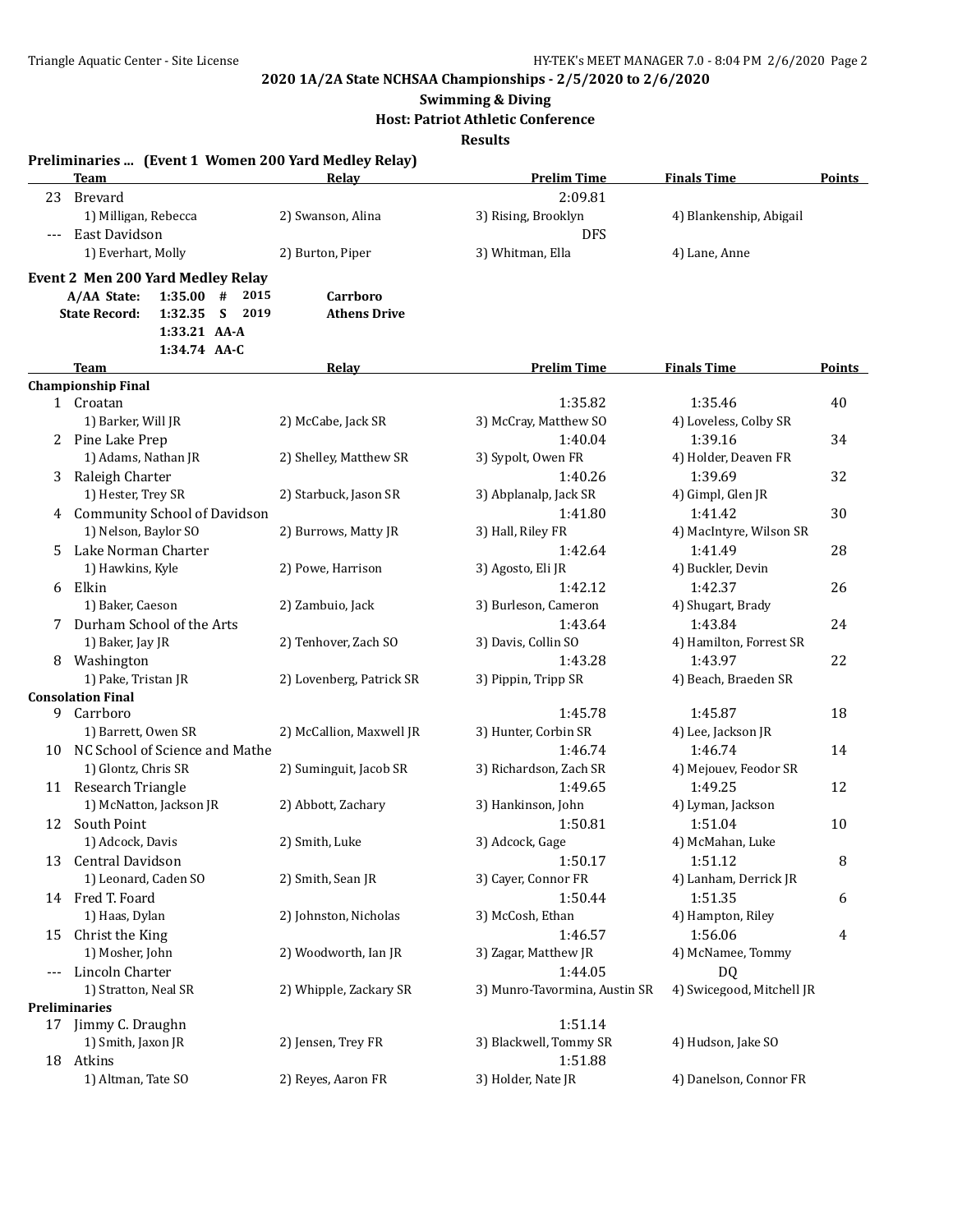### **Swimming & Diving**

#### **Host: Patriot Athletic Conference**

**Results**

#### **Preliminaries ... (Event 2 Men 200 Yard Medley Relay)**

|    | Team                               | Relay                   | <b>Prelim Time</b>     | <b>Finals Time</b>        | <b>Points</b> |
|----|------------------------------------|-------------------------|------------------------|---------------------------|---------------|
| 19 | Patton                             |                         | 1:52.32                |                           |               |
|    | 1) Hall, Sterling SR               | 2) Welch, Coley FR      | 3) Sacchetti, Mario SR | 4) Roper, Grayson SR      |               |
| 20 | <b>Bradford Preparatory School</b> |                         | 1:52.37                |                           |               |
|    | 1) Snuggs, Henry SO                | 2) Schwartz, Johan SO   | 3) Miller, Reid SO     | 4) Fresoli, Ben SO        |               |
| 21 | Bishop McGuinness                  |                         | 1:53.56                |                           |               |
|    | 1) Kohl, Isaac JR                  | 2) Halvorsen, Aiden JR  | 3) Kohl, Joey SO       | 4) Vidal, Jorge SO        |               |
| 22 | Salisbury                          |                         | 1:53.82                |                           |               |
|    | 1) Heilig, Jack SO                 | 2) McLendon, Gabriel SR | 3) Amin, Roshen SR     | 4) Mason, Merritt JR      |               |
| 23 | Central Academy of Technology      |                         | 1:54.73                |                           |               |
|    | 1) DeMaio, Trent SR                | 2) Bausinger, Steven SR | 3) Esarove, Ben FR     | 4) Brackenbush, Carson SO |               |
| 24 | Nash Central                       |                         | 2:01.61                |                           |               |
|    | 1) Agan, Ryan                      | 2) Wozniak, Damien      | 3) Lytton, Albert      | 4) King, Ethan            |               |

# **Event 3 Women 200 Yard Freestyle**<br>A/AA State: 1:49.31 # 2014

**State Record: 1:46.47 S 2015 Erika Brown (Hough, W.A.) 1:48.74 AA-A 1:50.57 AA-C**

**A/AA State: 1:49.31 # 2014 Christina Lappin(Lincoln Char)**

|    | <b>Name</b>               |     | Yr School                      | <b>Prelim Time</b> | <b>Finals Time</b> |         | <b>Points</b>           |
|----|---------------------------|-----|--------------------------------|--------------------|--------------------|---------|-------------------------|
|    | <b>Championship Final</b> |     |                                |                    |                    |         |                         |
| 1  | Knorr, Emily              |     | JR Salisbury                   | 1:50.52            | 1:50.56            | $AA-C+$ | 20                      |
| 2  | Kosik, Ede                | SO. | Voyager Academy                | 1:53.63            | 1:51.35            |         | 17                      |
| 3  | Carpenter, Emily          | SO. | Carrboro                       | 1:53.27            | 1:52.12            |         | 16                      |
| 4  | Daly, Rachel              | SR. | Pine Lake Prep                 | 1:56.44            | 1:52.44            |         | 15                      |
| 5  | Hernandez-Pena, Valeria   |     | Newton-Conover                 | 1:58.03            | 1:56.98            |         | 14                      |
| 6  | Benkusky, Sophie          |     | FR Manteo                      | 1:59.40            | 1:59.13            |         | 13                      |
| 7  | Wilson, Grace             |     | FR Lincoln Charter             | 1:59.72            | 1:59.29            |         | 12                      |
| 8  | Chamblee, Jade            |     | FR Lincoln Charter             | 2:01.06            | 2:00.76            |         | 11                      |
|    | <b>Consolation Final</b>  |     |                                |                    |                    |         |                         |
| 9  | Lamoreux, Jordan          |     | SR Christ the King             | 2:01.70            | 1:59.34            |         | 9                       |
| 10 | Perdomo, Berlyn           |     | Southwest Edgecombe            | 2:01.32            | 2:00.67            |         | 7                       |
| 11 | Malta, Gabriella          |     | <b>IR</b> Lincoln Charter      | 2:01.41            | 2:00.96            |         | 6                       |
| 12 | Lucas, Caroline           |     | IR Patton                      | 2:01.64            | 2:02.09            |         | 5                       |
| 13 | Hunsberger, Eliot         |     | JR Carrboro                    | 2:03.15            | 2:03.08            |         | 4                       |
| 14 | Hicks, Julie              | SR  | East Surry                     | 2:05.37            | 2:04.78            |         | 3                       |
| 15 | Benkusky, Gwyn            | FR  | Manteo                         | 2:05.01            | 2:05.50            |         | $\overline{\mathbf{c}}$ |
| 16 | Strauss, Sydney           | SO. | Mountain Island Charter        | 2:05.89            | 2:07.60            |         | $\mathbf{1}$            |
|    | <b>Preliminaries</b>      |     |                                |                    |                    |         |                         |
| 17 | Carpenter, Claire         | SO. | <b>Union Academy</b>           | 2:06.13            |                    |         |                         |
| 18 | Canipe, Libby             | FR  | Shelby                         | 2:06.16            |                    |         |                         |
| 19 | Holshouser, Maci          | SO. | North Stanly                   | 2:07.59            |                    |         |                         |
| 20 | Kolano, Anika             |     | SO Lake Norman Charter         | 2:08.12            |                    |         |                         |
| 21 | Bryant, Kara              | FR  | North Surry                    | 2:08.90            |                    |         |                         |
| 22 | Torres, Sophia            | SR. | NC School of Science and Mathe | 2:08.97            |                    |         |                         |
| 23 | Hull, Cassidy             | SO. | North Surry                    | 2:12.40            |                    |         |                         |
| 24 | Cole, Delta               |     | FR Southside                   | 2:15.16            |                    |         |                         |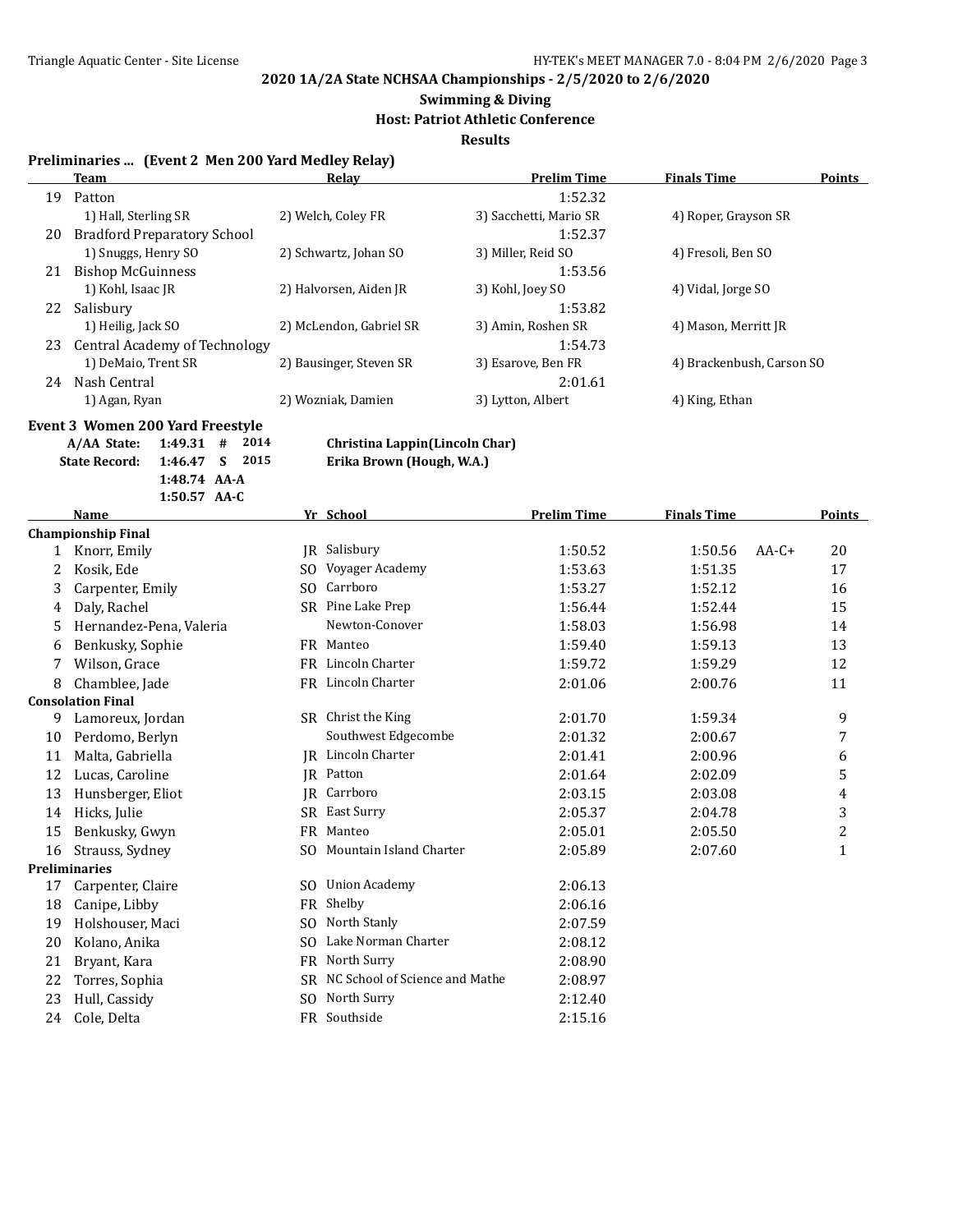#### **Swimming & Diving Host: Patriot Athletic Conference Results**

#### **Event 4 Men 200 Yard Freestyle**

| A/AA State:          | $1:36.99$ # 2016 | <b>Will Macmillan (Carrboro)</b> |
|----------------------|------------------|----------------------------------|
| <b>State Record:</b> | 1:35.34 S 2019   | Jack Walker (Myers Park)         |
|                      | $1:38.40$ AA-A   |                                  |
|                      | $1:40.13$ AA-C   |                                  |

|       | <b>Name</b>               |           | Yr School                            | <b>Prelim Time</b> | <b>Finals Time</b> | Points |
|-------|---------------------------|-----------|--------------------------------------|--------------------|--------------------|--------|
|       | <b>Championship Final</b> |           |                                      |                    |                    |        |
| 1     | Powe, Harrison            |           | Lake Norman Charter                  | 1:45.86            | 1:40.96            | 20     |
| 2     | Adams, Nathan             | IR        | Pine Lake Prep                       | 1:46.40            | 1:42.77            | 17     |
| 3     | Carpenter, Hayden         | SR        | <b>Union Academy</b>                 | 1:44.75            | 1:43.32            | 16     |
| 4     | Smith, Sean               | IR.       | Central Davidson                     | 1:46.56            | 1:44.75            | 15     |
| 5     | Stratton, Neal            | SR.       | Lincoln Charter                      | 1:44.87            | 1:47.67            | 14     |
| 6     | Roten, Landon             | IR        | Oak Grove                            | 1:48.52            | 1:47.77            | 13     |
|       | Bausinger, Steven         | SR.       | Central Academy of Technology        | 1:49.41            | 1:48.30            | 12     |
| 8     | DeWalt, Kieran            |           | JR Carrboro                          | 1:49.71            | 1:49.79            | 11     |
|       | <b>Consolation Final</b>  |           |                                      |                    |                    |        |
| 9     | Gimpl, Glen               |           | <b>IR</b> Raleigh Charter            | 1:50.01            | 1:48.61            | 9      |
| 10    | McCosh, Ethan             |           | Fred T. Foard                        | 1:50.07            | 1:48.64            | 7      |
| 11    | Thornburg, Nathan         |           | SR Pine Lake Prep                    | 1:51.98            | 1:50.47            | 6      |
| 12    | Fecteau, Dean             |           | SR Lejeune                           | 1:53.75            | 1:52.17            | 5      |
| 13    | Hopper, Robert M.         | <b>SR</b> | Oxford Preparatory School            | 1:51.64            | 1:52.40            | 4      |
| $*14$ | Ristonovic, Stefan        | IR        | Ledford                              | 1:52.63            | 1:54.57            | 2.50   |
| $*14$ | Neumann, Asher            | SO.       | <b>Highland School of Technology</b> | 1:54.68            | 1:54.57            | 2.50   |
|       | Pilson, Robert            |           | SR Raleigh Charter                   | 1:51.59            | DQ                 |        |
|       | <b>Preliminaries</b>      |           |                                      |                    |                    |        |
| 17    | Bryant, Nicholas          | SR        | North Surry                          | 1:54.91            |                    |        |
| 18    | Eberhardt, Andrew         | SR.       | NC School of Science and Mathe       | 1:55.31            |                    |        |
| 19    | Brooks, Sam               |           | JR East Lincoln                      | 1:56.93            |                    |        |
| 20    | Suminguit, Jacob          | SR.       | NC School of Science and Mathe       | 1:59.08            |                    |        |
| 21    | Sorenson, Sage            |           | SR Tri-County Early College          | 2:00.39            |                    |        |
| 22    | Swicegood, Mitchell       |           | <b>IR</b> Lincoln Charter            | 2:02.44            |                    |        |
| 23    | Hill, Ethan               |           | Lake Norman Charter                  | 2:03.44            |                    |        |
| $---$ | Norris, Lance             |           | Nash Central                         | <b>DFS</b>         |                    |        |

#### **Event 5 Women 200 Yard IM**

| $A/AA$ State: $2:00.70$ # $2019$ |                |  |  |
|----------------------------------|----------------|--|--|
| State Record: 1:57.93 S 2019     |                |  |  |
|                                  | $2:01.51$ AA-A |  |  |
|                                  | $2:03.64$ AA-C |  |  |

#### **A/AA State: 2:00.70 # 2019 Emme Nelson (Comm. Davidson) State Record: 1:57.93 S 2019 Brooke Zettel(Apex Friendship)**

|   | <b>Name</b>              |     | Yr School                       | <b>Prelim Time</b> | <b>Finals Time</b> |         | <b>Points</b> |
|---|--------------------------|-----|---------------------------------|--------------------|--------------------|---------|---------------|
|   | Championship Final       |     |                                 |                    |                    |         |               |
|   | Nelson, Emme             | SR. | Community School of Davidson    | 2:03.69            | 2:03.49            | $AA-C+$ | 20            |
| 2 | Simpson, Leah            | SO. | Durham School of the Arts       | 2:09.61            | 2:08.14            |         | 17            |
| 3 | Knorr, Katie             | IR. | Salisbury                       | 2:08.20            | 2:08.30            |         | 16            |
| 4 | Fadely, Jennah           | IR- | Jordan-Matthews                 | 2:12.93            | 2:10.78            |         | 15            |
| 5 | Ellison, Hannalee        | SR  | Raleigh Charter                 | 2:15.50            | 2:12.49            |         | 14            |
| 6 | Carew, Samantha          |     | Research Triangle               | 2:17.45            | 2:14.77            |         | 13            |
|   | Whitman, Ella            |     | East Davidson                   | 2:15.81            | 2:15.78            |         | 12            |
| 8 | Tucker, Meredith         |     | FR Community School of Davidson | 2:15.85            | 2:16.28            |         | 11            |
|   | <b>Consolation Final</b> |     |                                 |                    |                    |         |               |
| 9 | Ryen, Haley              | SO. | Eno River Academy               | 2:21.25            | 2:16.96            |         | 9             |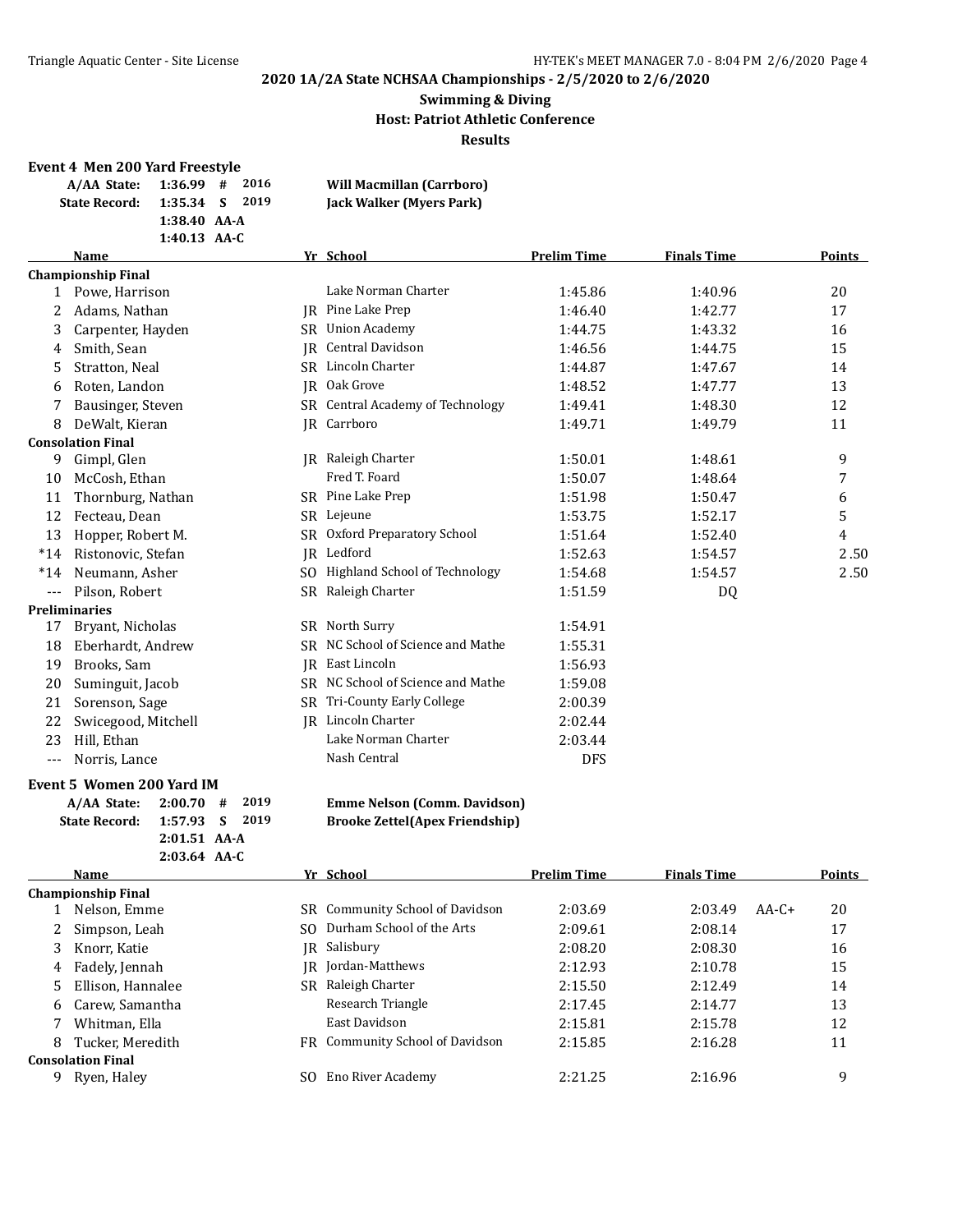#### **Swimming & Diving**

#### **Host: Patriot Athletic Conference**

**Results**

#### **Consolation Final ... (Event 5 Women 200 Yard IM)**

|    | Name                 |      | Yr School                  | <b>Prelim Time</b> | Finals Time | <b>Points</b>  |
|----|----------------------|------|----------------------------|--------------------|-------------|----------------|
| 10 | Edholm, Teal         |      | FR Croatan                 | 2:19.03            | 2:17.50     | 7              |
| 11 | Roberts, Taylor      |      | <b>IR</b> Franklin Academy | 2:20.82            | 2:18.79     | 6              |
| 12 | Carew, Emma          |      | SR Research Triangle       | 2:26.29            | 2:22.38     | 5              |
| 13 | DeCann, Brooklyn     |      | FR Lincoln Charter         | 2:22.11            | 2:22.70     | 4              |
| 14 | Sawyers, Jessica     | SO.  | Mount Airy                 | 2:22.30            | 2:23.51     | 3              |
| 15 | Patterson, Maranda   |      | SR Christ the King         | 2:23.72            | 2:25.63     | $\overline{2}$ |
| 16 | Dontino, Mia         | SO.  | Pine Lake Prep             | 2:25.37            | 2:27.33     | ᅩ              |
|    | <b>Preliminaries</b> |      |                            |                    |             |                |
| 17 | Pruitt, Gracie       |      | SR East Surry              | 2:26.38            |             |                |
| 18 | Hedlund, Alienor     | SR.  | Lake Norman Charter        | 2:27.07            |             |                |
| 19 | Lowe, Cassidy        |      | Hibriten                   | 2:27.37            |             |                |
| 20 | Hedrick, Chloe       | SO.  | Newton-Conover             | 2:27.70            |             |                |
| 21 | Rivas, Miletzy       | SR - | Tri-County Early College   | 2:29.02            |             |                |
| 22 | Dunzo, Grace         | FR   | Durham School of the Arts  | 2:32.13            |             |                |
| 23 | Ashley, Mary         | SO.  | Hendersonville             | 2:36.02            |             |                |
|    | Walsh, Catherine     |      | Christ the King            | <b>DFS</b>         |             |                |

### **Event 6 Men 200 Yard IM**

| A/AA State: 1:50.59 # 2019   |                |  |  |
|------------------------------|----------------|--|--|
| State Record: 1:48.26 S 2009 |                |  |  |
|                              | $1:49.57$ AA-A |  |  |
|                              | $1:51.57$ AA-C |  |  |

#### **A/AA State: 1:50.59 # 2019 Baylor Nelson(Comm. Davidson) State Record: 1:48.26 S 2009 Matt Houser (Rose, J.H.)**

|       | Name                      |           | Yr School                            | <b>Prelim Time</b> | <b>Finals Time</b> | <b>Points</b>  |
|-------|---------------------------|-----------|--------------------------------------|--------------------|--------------------|----------------|
|       | <b>Championship Final</b> |           |                                      |                    |                    |                |
| 1     | Nelson, Baylor            | SO.       | <b>Community School of Davidson</b>  | 1:53.71            | $1:47.17S$ AA-A+   | 20             |
| 2     | Congiusta, Matthew        | SR        | NC School of Science and Mathe       | 1:58.75            | 1:55.37            | 17             |
| 3     | Shanahan, Matt            | <b>IR</b> | Eno River Academy                    | 2:00.28            | 1:57.82            | 16             |
| 4     | Prakken, Alex             |           | SR Carrboro                          | 2:01.91            | 2:02.45            | 15             |
| 5     | Hester, Trey              | SR.       | Raleigh Charter                      | 2:04.46            | 2:04.92            | 14             |
| 6     | Barlow, Cameron           |           | <b>West Wilkes</b>                   | 2:06.95            | 2:04.93            | 13             |
|       | Cayer, Connor             |           | FR Central Davidson                  | 2:06.96            | 2:06.61            | 12             |
| 8     | McCabe, Jack              |           | SR Croatan                           | 2:05.75            | 2:10.06            | 11             |
|       | <b>Consolation Final</b>  |           |                                      |                    |                    |                |
| 9     | Williams, Camden          |           | <b>Forest Hills</b>                  | 2:08.84            | 2:05.11            | 9              |
| 10    | Shelley, Matthew          |           | SR Pine Lake Prep                    | 2:07.72            | 2:05.61            | 7              |
| 11    | Hawkins, Kyle             |           | Lake Norman Charter                  | 2:11.94            | 2:08.66            | 6              |
| 12    | Hev, Sam                  |           | JR Charles D. Owen                   | 2:09.59            | 2:09.46            | 5              |
| 13    | Barnett, Matthew          |           | Hibriten                             | 2:12.85            | 2:12.60            | 4              |
| 14    | Buckler, Devin            |           | Lake Norman Charter                  | 2:12.61            | 2:12.66            | 3              |
| 15    | Adcock, Davis             |           | South Point                          | 2:12.27            | 2:12.74            | $\overline{c}$ |
| 16    | Zagar, Matthew            | IR        | Christ the King                      | 2:11.44            | 2:13.11            | 1              |
|       | <b>Preliminaries</b>      |           |                                      |                    |                    |                |
| 17    | Gorski, Dakota            | SR.       | North Davidson                       | 2:13.64            |                    |                |
| 18    | Wilson, Ben               | <b>SR</b> | Raleigh Charter                      | 2:14.74            |                    |                |
| 19    | Lyon, Jack                |           | Rosewood                             | 2:15.05            |                    |                |
| 20    | Reyes, Aaron              |           | FR Atkins                            | 2:15.50            |                    |                |
| 21    | Vagner, Braxton           |           | South Rowan                          | 2:20.75            |                    |                |
| $---$ | Esarove, Ben              | FR        | <b>Central Academy of Technology</b> | DQ                 |                    |                |
| $---$ | Von Weihe, Ryan           | SO.       | Raleigh Charter                      | DQ                 |                    |                |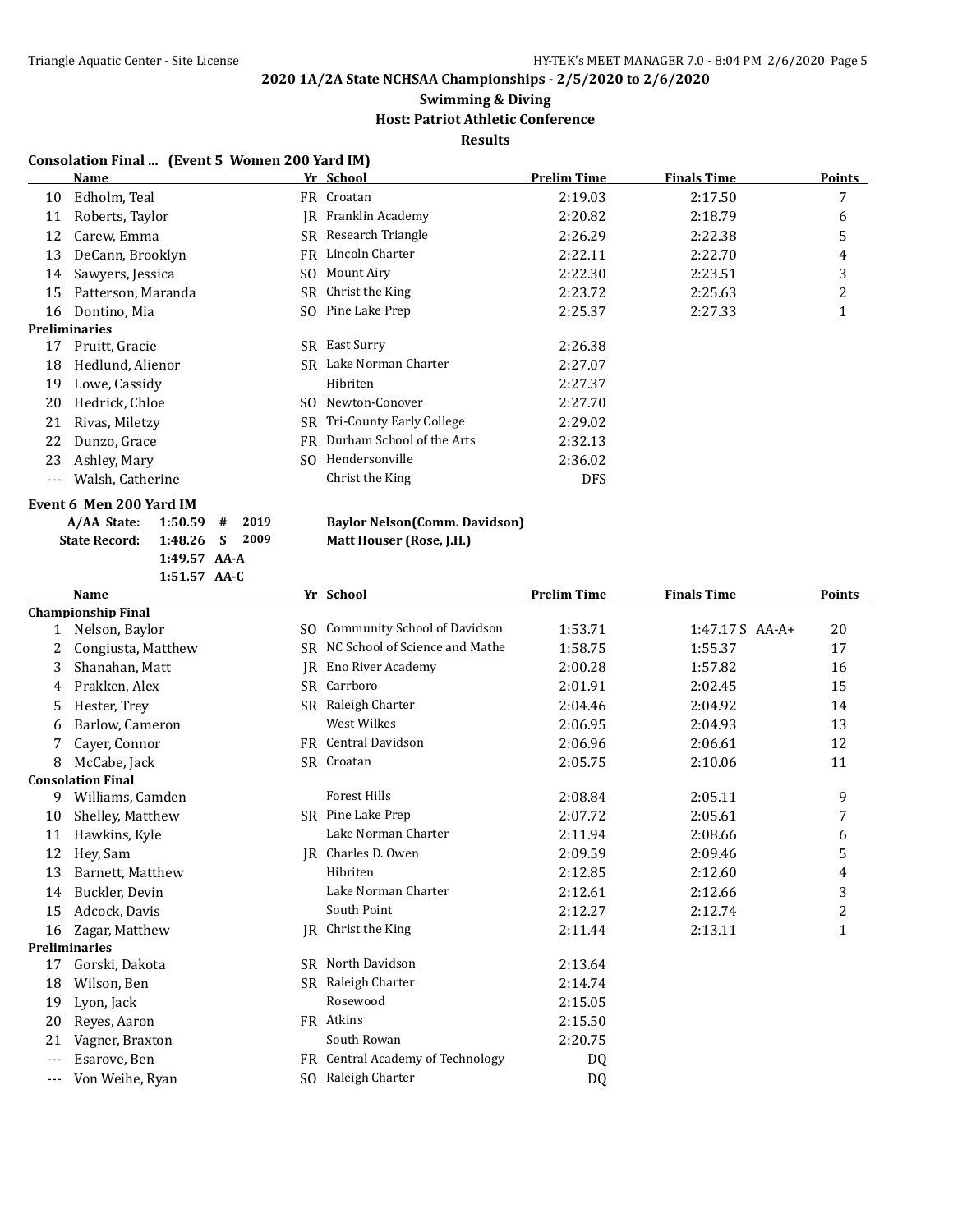#### **Swimming & Diving Host: Patriot Athletic Conference Results**

#### **Event 7 Women 50 Yard Freestyle**

| A/AA State:          | $22.75$ #  | 2016  | Alyssa Marsh (Pine Lake Prep)         |
|----------------------|------------|-------|---------------------------------------|
| <b>State Record:</b> | 22.54 S    | -2018 | <b>Grace Countie (Leesville Road)</b> |
|                      | 23.20 AA-A |       |                                       |
|                      | 23.54 AA-C |       |                                       |

|           | <b>Name</b>                               |   |      |           | Yr School                             | <b>Prelim Time</b> | <b>Finals Time</b> | Points       |
|-----------|-------------------------------------------|---|------|-----------|---------------------------------------|--------------------|--------------------|--------------|
|           | <b>Championship Final</b>                 |   |      |           |                                       |                    |                    |              |
| $1 \quad$ | Bilden, Lindy                             |   |      |           | SO Carrboro                           | 24.31              | 23.65              | 20           |
| 2         | White, Eliana                             |   |      |           | FR Community School of Davidson       | 24.27              | 23.75              | 17           |
| 3         | Wen, Melody                               |   |      |           | SR NC School of Science and Mathe     | 24.48              | 24.10              | 16           |
| 4         | Fritz, Katie                              |   |      |           | IR Wheatmore                          | 24.43              | 24.20              | 15           |
| 5         | Swanson, Alina                            |   |      |           | Brevard                               | 25.21              | 25.24              | 14           |
| 6         | Dennis, Morgan                            |   |      |           | SR North Davidson                     | 25.55              | 25.42              | 13           |
|           | McClure, Kadira                           |   |      |           | JR Patton                             | 25.09              | 25.50              | 12           |
| 8         | Carey, Madeline                           |   |      |           | <b>IR</b> Lincoln Charter             | 25.51              | 25.72              | 11           |
|           | <b>Consolation Final</b>                  |   |      |           |                                       |                    |                    |              |
| 9         | Wiley, Keara                              |   |      |           | SO Mountain Island Charter            | 25.64              | 25.74              | 9            |
| 10        | Klaumann, MJ                              |   |      |           | SO Croatan                            | 25.68              | 25.91              | 7            |
| 11        | Vann, Kelly                               |   |      |           | JR NC School of Science and Mathe     | 25.65              | 25.96              | 6            |
| 12        | Goulding, Georgia                         |   |      |           | JR Jimmy C. Draughn                   | 25.71              | 26.00              | 5            |
| 13        | Murray, Faith                             |   |      |           | SO Voyager Academy                    | 25.89              | 26.07              | 4            |
| 14        | Tucker, Hadly                             |   |      |           | <b>IR</b> East Surry                  | 25.64              | 26.18              | 3            |
| 15        | Matthews, Mia                             |   |      | <b>FR</b> | <b>Union Academy</b>                  | 25.99              | 26.19              | 2            |
| 16        | Fyler, Liz                                |   |      |           | JR Oak Grove                          | 26.02              | 26.33              | $\mathbf{1}$ |
|           | Preliminaries                             |   |      |           |                                       |                    |                    |              |
| 17        | Holcomb, Anne                             |   |      |           | SR First Flight                       | 26.09              |                    |              |
| 18        | Wheaton, Jaden                            |   |      |           | SO Bradford Preparatory School        | 26.18              |                    |              |
| 19        | Lane, Kathleen                            |   |      |           | SR Raleigh Charter                    | 26.20              |                    |              |
| 20        | Wagner, Macie                             |   |      |           | South Point                           | 26.32              |                    |              |
| 21        | Barrineau, Taylor                         |   |      |           | SR East Lincoln                       | 26.64              |                    |              |
| 22        | Fulcher, Ellie                            |   |      |           | <b>East Carteret</b>                  | 26.82              |                    |              |
| 23        | Smith, Gigi                               |   |      |           | FR Jimmy C. Draughn                   | 26.89              |                    |              |
| 24        | Walker, Mary                              |   |      |           | South Point                           | 27.31              |                    |              |
|           | Event 7S Women 50 Yard Freestyle Swim-off |   |      |           |                                       |                    |                    |              |
|           | A/AA State:<br>23.46                      | # | 2014 |           | Christina Lappin(Lincoln Char)        |                    |                    |              |
|           | <b>State Record:</b><br>22.54             | S | 2018 |           | <b>Grace Countie (Leesville Road)</b> |                    |                    |              |
|           | 23.20 AA-A                                |   |      |           |                                       |                    |                    |              |
|           | 23.54 AA-C                                |   |      |           |                                       |                    |                    |              |
|           | Name                                      |   |      |           | Yr School                             | <b>Seed Time</b>   | <b>Finals Time</b> |              |

#### **- Swim-off**

1 Wiley, Keara SO Mountain Island Charter 25.64 25.29 2 Tucker, Hadly **JR** East Surry 25.64 25.72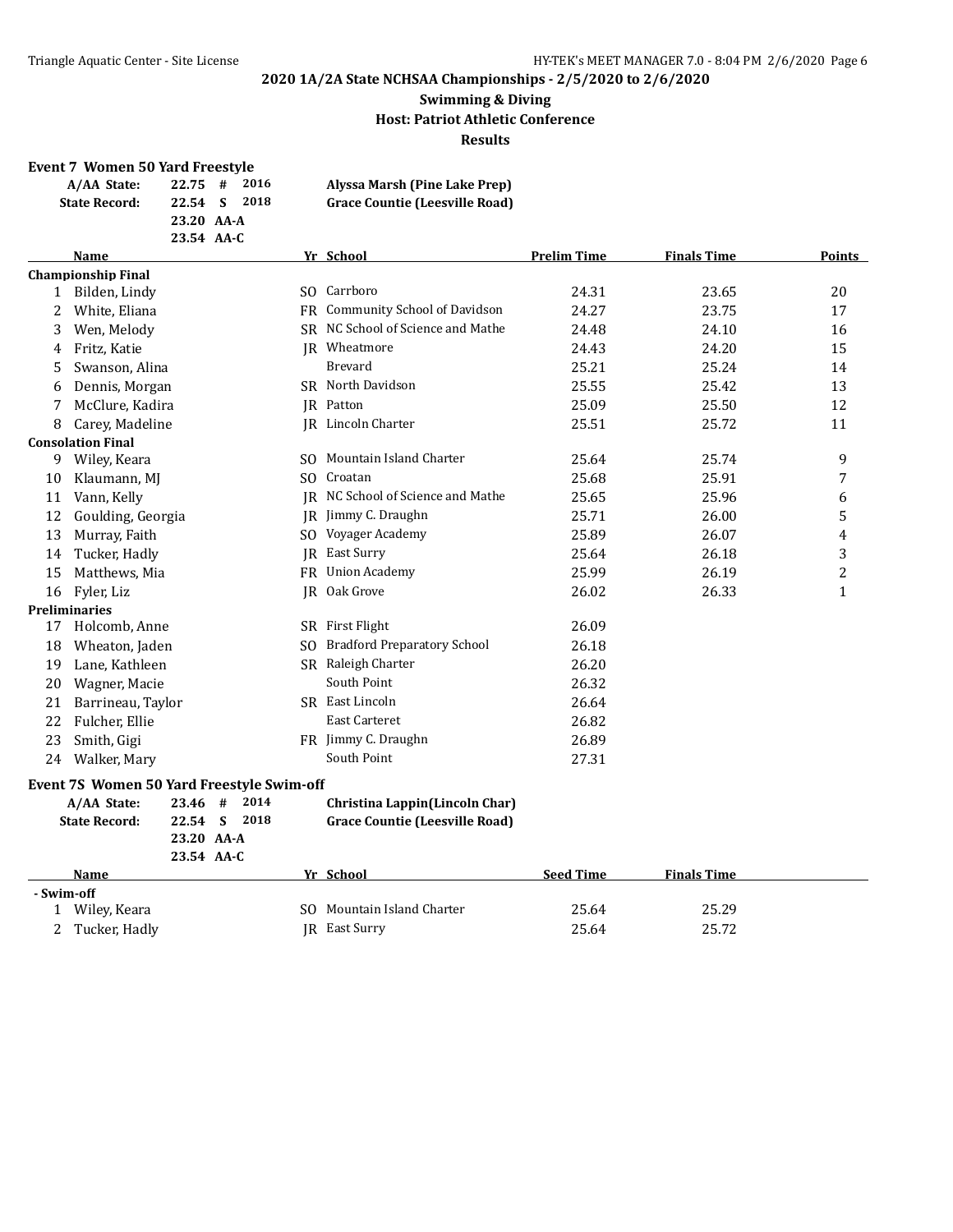#### **Swimming & Diving Host: Patriot Athletic Conference Results**

#### **Event 8 Men 50 Yard Freestyle**

| $20.46$ # 2012<br><b>Joe Bonk (Raleigh Charter)</b> |  |  | A/AA State:          |  |
|-----------------------------------------------------|--|--|----------------------|--|
| <b>Noah Henderson (W.Alamance)</b><br>19.92 S 2019  |  |  | <b>State Record:</b> |  |
| 20.54 AA-A                                          |  |  |                      |  |
| 20.91 AA-C                                          |  |  |                      |  |

#### **Name Yr School Prelim Time Finals Time Points Championship Final** 1 Miller, Reid SO Bradford Preparatory School 21.31 20.98 20 2 Starbuck, Jason SR Raleigh Charter 21.21 21.16 21.16 21.21 3 Loveless, Colby SR Croatan 21.59 21.54 16 4 Das, AJ 35 21.64 15 21.90 21.64 15 5 Whipple, Zackary SR Lincoln Charter 21.99 21.69 14 6 Haut, Isaac JR Lexington Senior 21.94 21.92 13 7 Nelson, Blake  $R$  Lincoln Charter 22.10 22.23 12 8 Nowacek, Jackson **East Carteret** 22.41 22.58 11 **Consolation Final** 9 McCray, Matthew SO Croatan 22.71 22.51 9 10 Shugart, Brady Elkin 22.87 22.90 7 11 Gillespie, Gage TR Andrews 18 and 123.33 22.99 6 12 Hall, Spencer SO Wheatmore 22.94 23.17 5 13 Young, Colby SR Croatan 23.38 23.20 4 \*14 Agosto, Eli JR Lake Norman Charter 23.28 23.38 2 . 50 \*14 Jensen, Jacob FR Burns 23.17 23.38 2 . 50 16 Blackerby, Charlie **IR** Lexington Senior 23.19 23.70 23.70 1 **Preliminaries** 17 Daneker, Gabriel Currituck County 23.48 18 Gray, Brooks Cornerstone Charter Academy 23.57 19 Glontz, Chris SR NC School of Science and Mathe 23.63 20 Queen, Jake JR Ledford JR Ledford 23.85 21 Love, Aidon **JR** Union Academy 23.98 22 Smith, Luke South Point 24.13 23 Rodriguez, Gabe SR Oak Grove 24.22 24 Fisher, Jordan JR East Lincoln 24.42

#### **Event 9 Women 1 mtr Diving**

| A/AA State:          | $490.60 + 2018$ |  |
|----------------------|-----------------|--|
| <b>State Record:</b> | 511.60 S 2015   |  |
|                      | 375.00 AA-C     |  |

#### **Kyndal Knight (East Gaston) State Record: 511.60 S 2015 Nikki Canale (Marvin Ridge)**

|    | <b>Name</b>        |     | Yr School                |        | <b>Finals Score</b> |      | <b>Points</b> |
|----|--------------------|-----|--------------------------|--------|---------------------|------|---------------|
|    | Oakley, Joslyn     |     | Langtree Charter Academy | 487.70 | 480.85              | AA-C | 20            |
|    | Diorio, Bria       |     | SR Pine Lake Prep        | 370.05 | 385.60              | AA-C | 17            |
| 3  | Munksgard, Larissa | FR  | Pine Lake Prep           | 303.65 | 331.10              |      | 16            |
| 4  | Canady, Jade       |     | SR Pine Lake Prep        | 322.45 | 328.25              |      | 15            |
| 5. | Austin, Sadie      | SR. | Atkins                   | 288.15 | 323.35              |      | 14            |
| 6  | Hudson, Sydney     |     | FR Pine Lake Prep        | 276.05 | 310.50              |      | 13            |
|    | Lorch, Tatum       |     | Christ the King          | 299.80 | 305.55              |      | 12            |
| 8  | Vandersea, Rachel  |     | FR Carrboro              | 313.90 | 301.45              |      | 11            |
| 9  | Pharr, Charlie     | IR  | Shelby                   | 282.15 | 288.05              |      | 9             |
| 10 | Lesniak, Emily     | IR  | Lincoln Charter          | 269.05 | 275.60              |      | 7             |
| 11 | Lasarsky, Emma     | SR  | Lincoln Charter          | 264.70 | 265.15              |      | 6             |
| 12 | Chura, Georgia     |     | Lake Norman Charter      | 248.20 | 250.10              |      | 5             |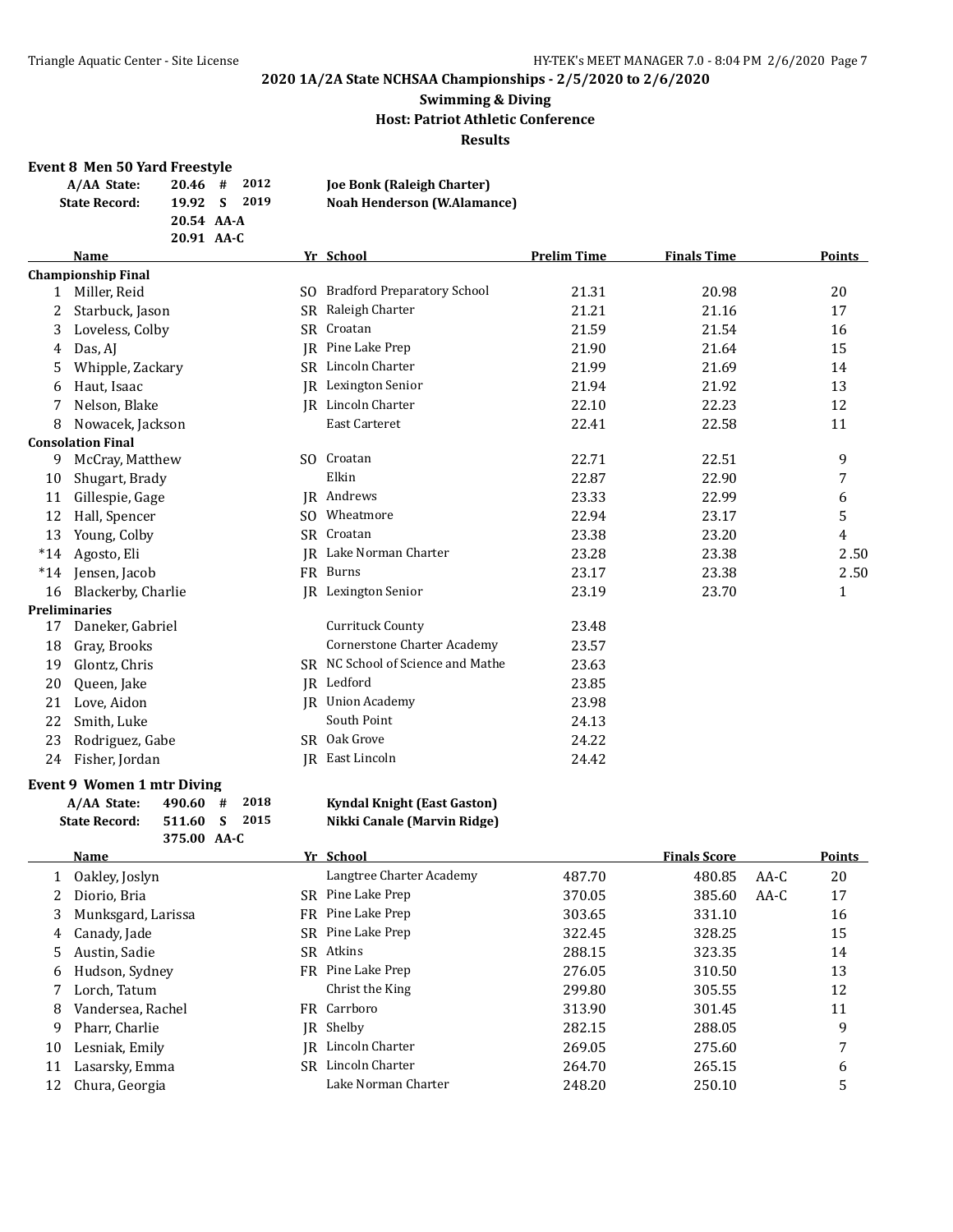## **Swimming & Diving Host: Patriot Athletic Conference Results**

#### **(Event 9 Women 1 mtr Diving)**

|    | Name              |     | Yr School       |        | <b>Finals Score</b> | Points |
|----|-------------------|-----|-----------------|--------|---------------------|--------|
| 13 | Warlick, Kayleigh | SO. | Oak Grove       | 235.85 | 243.50              | 4      |
| 14 | Livers, Jenna     |     | IR Carrboro     | 227.40 | 243.30              |        |
| 15 | Johnson, Mia      | SR  | Lincoln Charter | 197.35 | 208.30              |        |
| 16 | Aganad, Jillian   | IR  | Lincoln Charter | 195.25 | 203.95              |        |

#### **Event 10 Men 1 mtr Diving**

**A/AA State: 553.30 #** 2017 **State Record: 637.30 S 2008** 

**375.00 AA-C**

| Nick Garberina (Pine Lake Prep)      |
|--------------------------------------|
| <b>Nick McCroy(East Chapel Hill)</b> |

|              | <b>Name</b>              | Yr School                       |        | <b>Finals Score</b> |        | Points |
|--------------|--------------------------|---------------------------------|--------|---------------------|--------|--------|
| $\mathbf{1}$ | Worsley, Campbell<br>IR  | Community School of Davidson    | 504.20 | 490.90              | AA-C   | 20     |
| 2            | Givens, Alex<br>SO.      | Lincoln Charter                 | 437.10 | 447.15              | AA-C   | 17     |
| 3            | Odell, Sean              | Lake Norman Charter             | 398.40 | 412.80              | $AA-C$ | 16     |
| 4            | Hutchinson, Davis<br>IR. | Lincoln Charter                 | 417.00 | 392.00              | AA-C   | 15     |
| 5.           | Woods, Max               | SR Durham School of the Arts    | 273.30 | 256.20              |        | 14     |
| 6            | Shaw, Traveler<br>SO.    | Franklin                        | 202.65 | 239.20              |        | 13     |
| 7            | Malone, Kai<br>IR        | NC School of Science and Mathe  | 218.70 | 237.85              |        | 12     |
| 8            | Ivey, Kaden              | South Point                     | 224.80 | 237.40              |        | 11     |
| 9            | Bean, Derrick            | SO Lincoln Charter              | 215.30 | 223.95              |        | 9      |
| 10           | Miller. Noah             | FR Pine Lake Prep               | 211.15 | 221.35              |        |        |
| 11           | Howland, AJ<br>IR        | Lincoln Charter                 | 192.55 | 216.60              |        | 6      |
| 12           | Cutbush, Matthew<br>IR   | NC School of Science and Mathe  | 183.00 | 213.65              |        | 5      |
| 13           | Simpson, Jake            | East Gaston                     | 226.65 | 200.15              |        | 4      |
| ---          | Baker, Camden            | FR Community School of Davidson | 152.20 | <b>DFS</b>          |        |        |

#### **Event 11 Women 100 Yard Butterfly**

| A/AA State:          | $53.23$ # 2016 |  |
|----------------------|----------------|--|
| <b>State Record:</b> | 51.60 S 2019   |  |
|                      | 54.42 AA-A     |  |
|                      | 55.49 AA-C     |  |

#### **A/AA State: 53.23 # 2016 Alyssa Marsh (Pine Lake Prep) State Record: 51.60 S 2019 Claire Curzan(Cardinal Gibbon)**

|    | <b>Name</b>               |     | Yr School                 | <b>Prelim Time</b> | <b>Finals Time</b> |         | Points |
|----|---------------------------|-----|---------------------------|--------------------|--------------------|---------|--------|
|    | <b>Championship Final</b> |     |                           |                    |                    |         |        |
|    | Bridges, Jenna            | IR  | Chase                     | 55.17              | 54.52              | $AA-C+$ | 20     |
|    | Harris, Chloe             | SR. | Lincoln Charter           | 56.92              | 54.68              | $AA-C+$ | 17     |
| 3  | Bilden, Lindy             | SO. | Carrboro                  | 56.00              | 55.41              | $AA-C+$ | 16     |
| 4  | Burton, Piper             |     | East Davidson             | 56.76              | 57.49              |         | 15     |
| 5. | Marley, Jordan            | FR. | Durham School of the Arts | 59.42              | 59.31              |         | 14     |
| 6  | Erickson, Grace           | SR. | Durham School of the Arts | 1:00.58            | 1:00.82            |         | 13     |
|    | Carey, Madeline           | IR  | Lincoln Charter           | 1:00.76            | 1:01.17            |         | 12     |
| 8  | Tucker, Hadly             |     | <b>IR</b> East Surry      | 1:01.23            | 1:02.28            |         | 11     |
|    | <b>Consolation Final</b>  |     |                           |                    |                    |         |        |
| 9  | Schimmoller, Jennifer     | IR  | Lake Norman Charter       | 1:01.72            | 1:00.84            |         | 9      |
| 10 | Hunsberger, Eliot         |     | JR Carrboro               | 1:01.56            | 1:01.25            |         | 7      |
| 11 | Gibson, Rachel            | IR  | North Stanly              | 1:01.26            | 1:01.46            |         | 6      |
| 12 | Luther, Mattie            | SR  | Lake Norman Charter       | 1:02.73            | 1:02.38            |         | 5      |
| 13 | DeCann, Abby              | IR  | Lincoln Charter           | 1:02.18            | 1:02.66            |         | 4      |
| 14 | Collins, Sara             | SR  | Surry Central             | 1:02.00            | 1:02.90            |         | 3      |
| 15 | Wiley, Keara              | SO. | Mountain Island Charter   | 1:03.01            | 1:02.96            |         | 2      |
| 16 | Strauss, Sydney           | SO. | Mountain Island Charter   | 1:03.06            | 1:04.36            |         |        |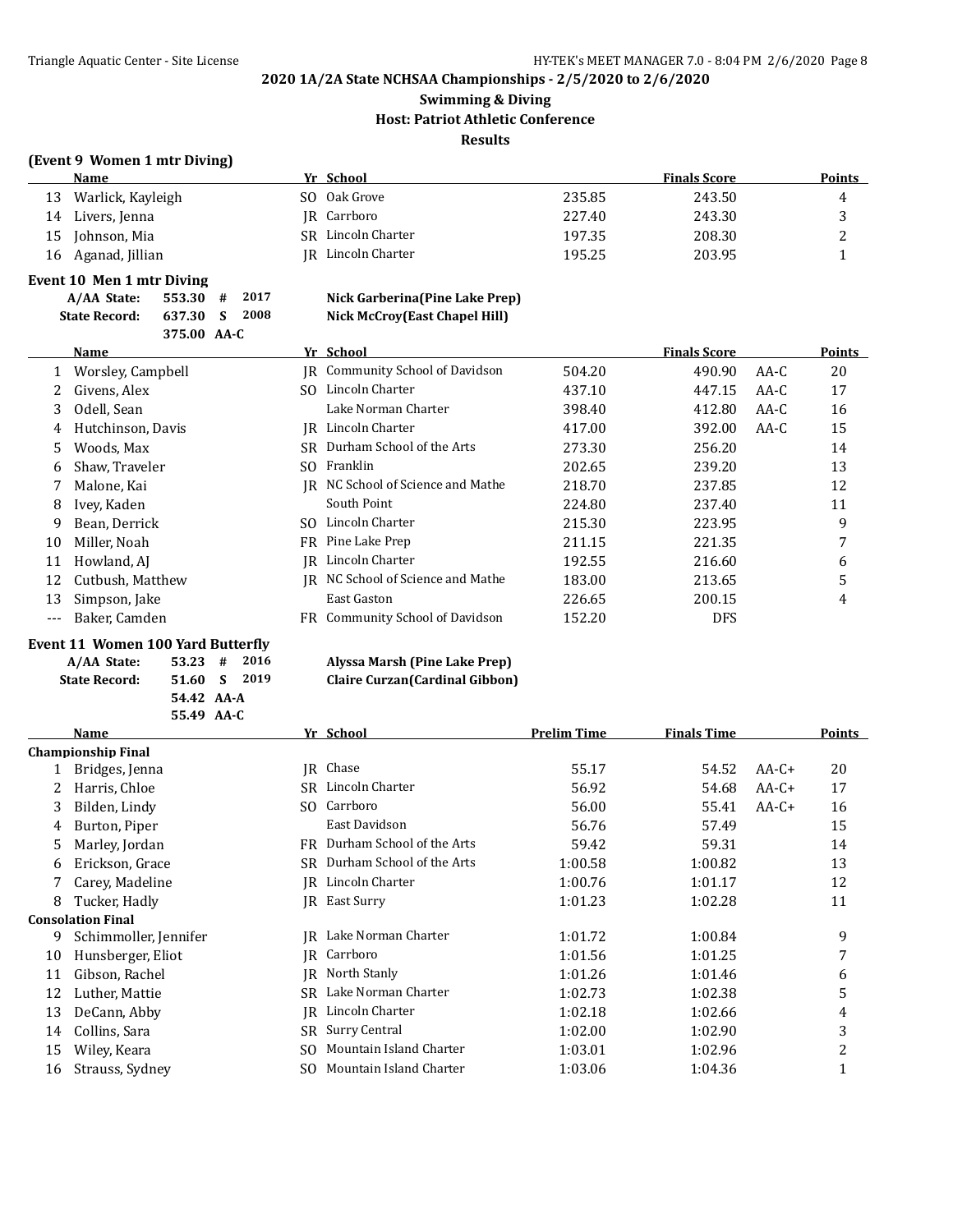**Swimming & Diving**

**Host: Patriot Athletic Conference**

**Results**

#### **Preliminaries ... (Event 11 Women 100 Yard Butterfly)**

|    | <b>Name</b>          |     | Yr School                    | <b>Prelim Time</b> | <b>Finals Time</b> | <b>Points</b> |
|----|----------------------|-----|------------------------------|--------------------|--------------------|---------------|
|    | <b>Preliminaries</b> |     |                              |                    |                    |               |
| 17 | Bryant, Kara         |     | FR North Surry               | 1:03.07            |                    |               |
| 18 | Duncan, Scarlett     |     | FR Pine Lake Prep            | 1:03.22            |                    |               |
| 19 | Goulding, Georgia    |     | IR Jimmy C. Draughn          | 1:03.76            |                    |               |
| 20 | Mosher, Kaylee       |     | IR Christ the King           | 1:03.90            |                    |               |
| 21 | Busick, Amelia       |     | SR Raleigh Charter           | 1:04.90            |                    |               |
| 22 | Neighbors, Kaylie    |     | Cornerstone Charter Academy  | 1:05.15            |                    |               |
| 23 | Strecker, Morgan     | SO. | Camden County                | 1:05.76            |                    |               |
| 24 | Braun, Logan         |     | SR Durham School of the Arts | 1:09.44            |                    |               |
|    |                      |     |                              |                    |                    |               |

#### **Event 12 Men 100 Yard Butterfly**

| A/AA State:          | $48.26$ # 2016 |  |  |
|----------------------|----------------|--|--|
| <b>State Record:</b> | 47.01 S 2019   |  |  |
|                      | 48.92 AA-A     |  |  |
|                      | 49.95 AA-C     |  |  |

#### **Will Macmillan (Carrboro) Max Edwards (Reagan)**

|       | <b>Name</b>               |     | Yr School                           | <b>Prelim Time</b> | <b>Finals Time</b> |         | <b>Points</b> |
|-------|---------------------------|-----|-------------------------------------|--------------------|--------------------|---------|---------------|
|       | <b>Championship Final</b> |     |                                     |                    |                    |         |               |
|       | Nelson, Baylor            | SO. | <b>Community School of Davidson</b> | 49.43              | 48.76              | $AA-A+$ | 20            |
| 2     | Whipple, Zackary          | SR. | Lincoln Charter                     | 50.90              | 50.44              |         | 17            |
| 3     | Miller, Reid              | SO. | <b>Bradford Preparatory School</b>  | 51.20              | 51.05              |         | 16            |
| 4     | Davis, Collin             | SO. | Durham School of the Arts           | 51.94              | 51.59              |         | 15            |
| 5     | Shanahan, Matt            | IR  | Eno River Academy                   | 52.65              | 52.19              |         | 14            |
| 6     | Bailey, Cameron           |     | SR Pisgah                           | 52.77              | 52.24              |         | 13            |
|       | Holder, Nate              |     | IR Atkins                           | 52.90              | 52.36              |         | 12            |
| 8     | McCosh, Ethan             |     | Fred T. Foard                       | 52.80              | 53.52              |         | 11            |
|       | <b>Consolation Final</b>  |     |                                     |                    |                    |         |               |
| 9     | McCray, Matthew           | SO. | Croatan                             | 55.69              | 55.25              |         | 9             |
| 10    | Pake, Tristan             | IR  | Washington                          | 54.92              | 55.34              |         | 7             |
| 11    | Sacchetti, Mario          |     | SR Patton                           | 55.65              | 55.48              |         | 6             |
| 12    | Horton, Correy            |     | <b>Wilkes Central</b>               | 56.68              | 55.77              |         | 5             |
| 13    | Amin, Roshen              |     | SR Salisbury                        | 55.94              | 55.89              |         | 4             |
| 14    | Burrows, Matty            | IR  | Community School of Davidson        | 56.10              | 57.79              |         | 3             |
| 15    | Loveless, Colby           |     | SR Croatan                          | 56.19              | 58.28              |         | 2             |
| $---$ | Agosto, Eli               |     | IR Lake Norman Charter              | 56.52              | DQ                 |         |               |
|       | Preliminaries             |     |                                     |                    |                    |         |               |
| 17    | Zagar, Matthew            | IR  | Christ the King                     | 56.92              |                    |         |               |
| 18    | Blackerby, Charlie        | IR  | Lexington Senior                    | 56.95              |                    |         |               |
| 19    | Sypolt, Owen              | FR  | Pine Lake Prep                      | 57.07              |                    |         |               |
| 20    | McGuire, Dylan            | IR  | <b>Bishop McGuinness</b>            | 57.08              |                    |         |               |
| 21    | Lancaster, Jack           | SO. | Tarboro                             | 57.37              |                    |         |               |
| 22    | Eberhardt, Andrew         |     | SR NC School of Science and Mathe   | 57.75              |                    |         |               |
| 23    | Baker, Caeson             |     | Elkin                               | 58.17              |                    |         |               |
| 24    | Richardson, Zach          |     | SR NC School of Science and Mathe   | 58.36              |                    |         |               |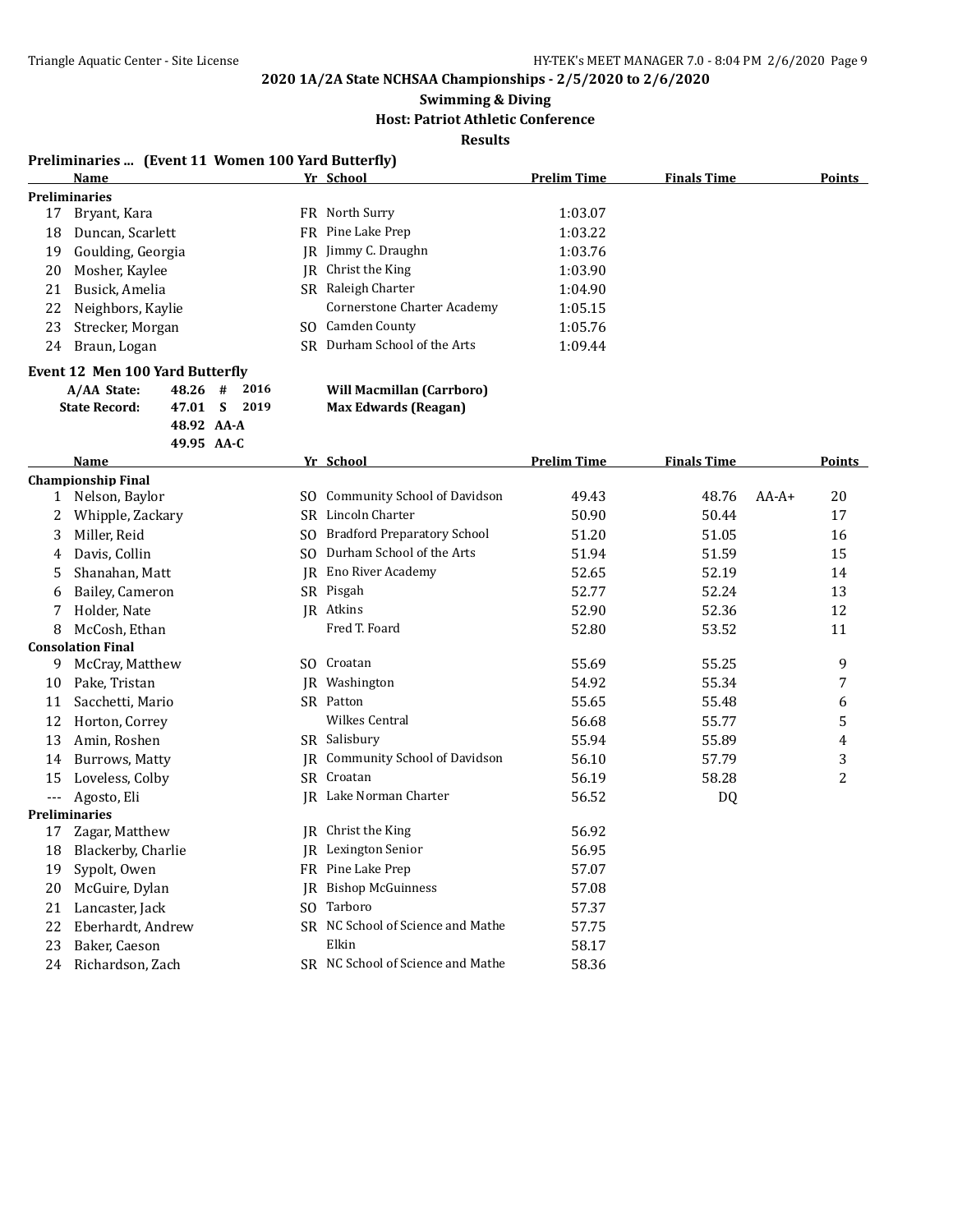#### **Swimming & Diving Host: Patriot Athletic Conference Results**

#### **Event 13 Women 100 Yard Freestyle**

| A/AA State:          | $50.64$ #  | 2016 | Christina Lappin(Lincoln Char) |
|----------------------|------------|------|--------------------------------|
| <b>State Record:</b> | 49.68 S    | 2014 | Emily Allen (Hough, W.A.)      |
|                      | 50.19 AA-A |      |                                |
|                      | 51.05 AA-C |      |                                |

#### **Name Yr School Prelim Time Finals Time Points Championship Final** 1 Kosik, Ede SO Voyager Academy 51.91 50.87 AA-C+ 20 2 Daly, Rachel SR Pine Lake Prep 52.76 52.10 52.10 17 3 Hegland, Kate 52.36 52.36 52.36 52.36 52.36 52.36 52.36 52.36 52.36 52.36 52.36 52.36 52.36 52.36 52.36 52.36 52.36 52.36 52.36 52.36 52.36 52.36 52.36 52.36 52.36 52.36 52.36 52.36 52.36 52.36 52.36 52.36 52.36 52.36 52 4 White, Eliana **FR** Community School of Davidson 53.22 53.00 53.00 5 Fritz, Katie JR Wheatmore 54.08 53.89 14 6 Hernandez-Pena, Valeria Newton-Conover 54.62 54.20 13 7 Wen, Melody SR NC School of Science and Mathe 54.65 54.51 54.51 12 8 Lucas, Caroline JR Patton 54.72 55.11 11 **Consolation Final** 9 Swanson, Alina Brevard 55.97 54.83 9 10 Benkusky, Sophie FR Manteo 55.18 54.97 7 11 Dennis, Morgan SR North Davidson 56.05 55.20 6 12 Tucker, Avery SR East Surry 55.30 55.44 5 13 Poteat, Devin Solution Solution Cast Lincoln 54.95 55.97 4 14 Malta, Gabriella **IR** Lincoln Charter 55.55 56.17 56.17 3 15 Oliverio, Cailyn **SO Mountain Island Charter** 55.87 56.59 56.59 2 16 Wilson, Grace **FR** Lincoln Charter 56.53 56.67 1 **Preliminaries** 17 Wolff, Emilia  $SO$  Raleigh Charter  $56.90$ 18 Carroll, Lucy SR Carrboro SR Carrollong S6.90 19 Vann, Kelly **JR NC School of Science and Mathe** 56.98 20 Manion, Lauren JR Lincoln Charter 57.09 21 Klaumann, MJ SO Croatan SO Croatan 57.24 22 Kolano, Anika SO Lake Norman Charter 57.65 23 Fyler, Liz JR Oak Grove 58.09 24 Matthews, Mia **FR Union Academy** 58.37 **Event 13S Women 100 Yard Freestyle Swim-off A/AA State: 50.64 # 2016 Christina Lappin(Lincoln Char) State Record: 49.68 S 2014 Emily Allen (Hough, W.A.) 50.19 AA-A 51.05 AA-C Name Seed Time Seed Time Finals Time - Swim-off** 1 Wolff, Emilia SO Raleigh Charter 56.90 55.43 2 Carroll, Lucy **SR Carrboro** SR Carrboro 56.90 55.60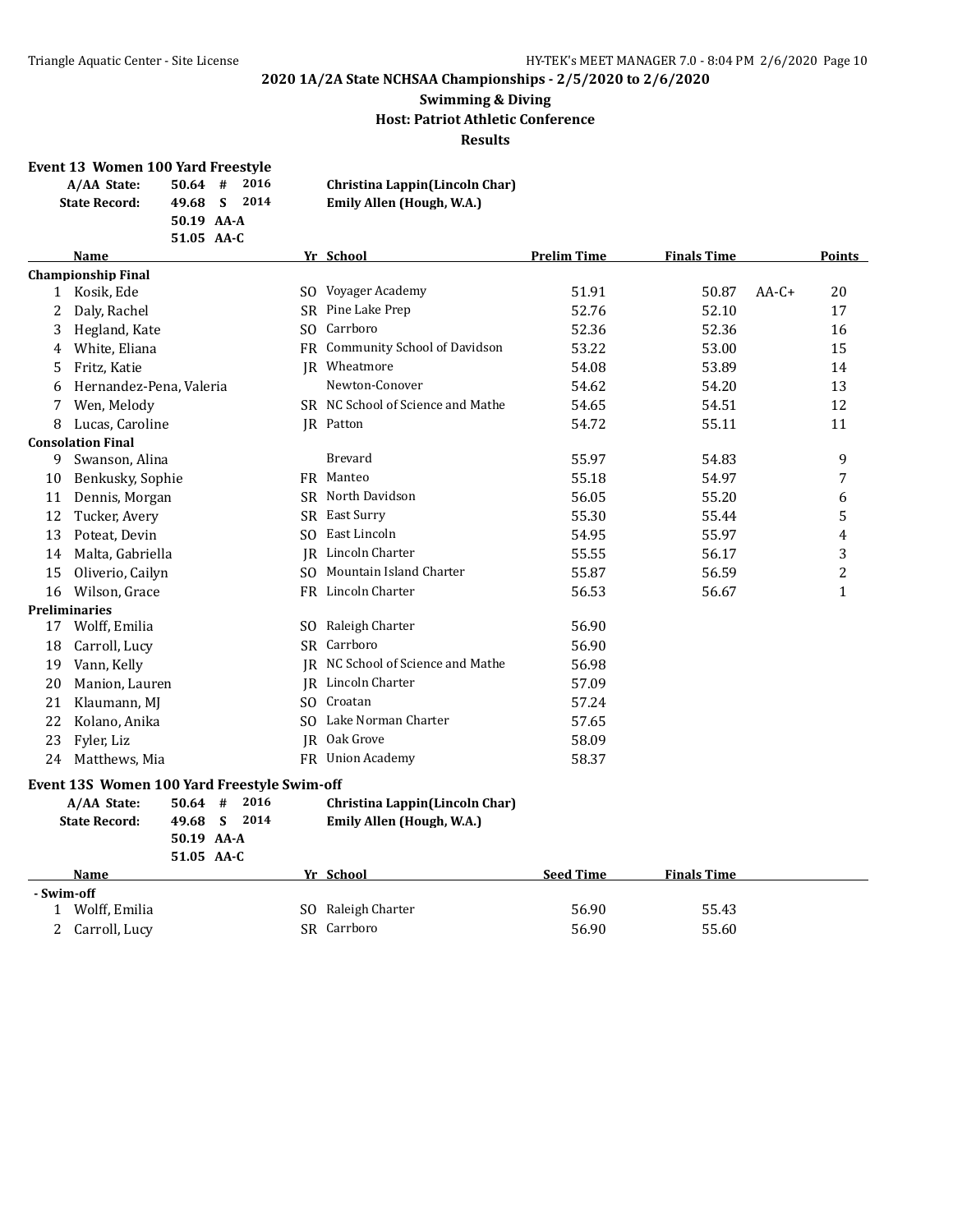#### **Swimming & Diving Host: Patriot Athletic Conference Results**

#### **Event 14 Men 100 Yard Freestyle**

| A/AA State:          | $45.12 \quad # \quad 2012$ |  | <b>Joe Bonk (Raleigh Charter)</b> |
|----------------------|----------------------------|--|-----------------------------------|
| <b>State Record:</b> | 44.62 S 2019               |  | <b>Sam Hoover (Chapel Hill)</b>   |
|                      | 44.95 AA-A                 |  |                                   |
|                      | 45.73 AA-C                 |  |                                   |

#### **Name Prelim Time Prelim Time Finals Time Points Championship Final**

|          | <b>Championship Final</b> |     |                                    |            |                  |              |
|----------|---------------------------|-----|------------------------------------|------------|------------------|--------------|
| 1        | Connery, Timothy          |     | Christ the King                    | 46.58      | 44.18S AA-A+     | 20           |
| 2        | Barker, Will              | IR  | Croatan                            | 46.37      | 45.56<br>$AA-C+$ | 17           |
| 3        | Das, AJ                   | IR  | Pine Lake Prep                     | 47.65      | 47.36            | 16           |
| 4        | Davis, Collin             | SO. | Durham School of the Arts          | 48.15      | 47.39            | 15           |
| 5        | Holder, Deaven            | FR. | Pine Lake Prep                     | 49.09      | 48.59            | 14           |
| 6        | Nelson, Blake             | IR  | Lincoln Charter                    | 49.47      | 48.98            | 13           |
| 7        | Smith, Jaxon              | IR  | Jimmy C. Draughn                   | 49.45      | 49.46            | 12           |
| 8        | Cayer, Connor             |     | FR Central Davidson                | 49.81      | 49.85            | 11           |
|          | <b>Consolation Final</b>  |     |                                    |            |                  |              |
| 9        | Roten, Landon             | IR  | Oak Grove                          | 49.95      | 49.53            | 9            |
| 10       | Gimpl, Glen               |     | IR Raleigh Charter                 | 50.42      | 49.86            | 7            |
| 11       | Williams, Camden          |     | <b>Forest Hills</b>                | 50.15      | 50.15            | 6            |
| 12       | Li, Jason                 |     | SR NC School of Science and Mathe  | 50.41      | 50.67            | 5            |
| 13       | Gray, Brooks              |     | <b>Cornerstone Charter Academy</b> | 51.30      | 51.24            | 4            |
| 14       | Hopper, Robert M.         |     | SR Oxford Preparatory School       | 51.07      | 51.55            | 3            |
| 15       | Ballard, Austin           |     | Cornerstone Charter Academy        | 51.54      | 52.03            | 2            |
| 16       | Barlow, Cameron           |     | West Wilkes                        | 50.91      | 52.53            | $\mathbf{1}$ |
|          | <b>Preliminaries</b>      |     |                                    |            |                  |              |
| 17       | Jensen, Jacob             |     | FR Burns                           | 51.76      |                  |              |
| 18       | Gillespie, Gage           | IR  | Andrews                            | 51.81      |                  |              |
| 19       | Price, Garrett            | SR. | <b>Bishop McGuinness</b>           | 51.86      |                  |              |
| 20       | Hall, Spencer             | SO. | Wheatmore                          | 51.87      |                  |              |
| 21       | Leonard, Caden            | SO. | <b>Central Davidson</b>            | 52.24      |                  |              |
| 22       | Hawkins, Kyle             |     | Lake Norman Charter                | 52.52      |                  |              |
| 23       | Chamblee, Russell         | SO. | Lincoln Charter                    | 53.43      |                  |              |
| $\cdots$ | Thompson, Will            |     | FR Carrboro                        | <b>DFS</b> |                  |              |
|          |                           |     |                                    |            |                  |              |

#### **Event 15 Women 500 Yard Freestyle**

| A/AA State: 4:49.20 # 2010   |                |  |
|------------------------------|----------------|--|
| State Record: 4:40.98 S 2014 |                |  |
|                              | $4:52.18$ AA-A |  |
|                              | $4:56.85$ AA-C |  |

#### **Kelly Ann Baird (W Davidson) State Record: 4:40.98 S 2014 Hannah Moore (Green Hope)**

|    | Name                  |    | Yr School           | <b>Seed Time</b> | <b>Finals Time</b> |         | <b>Points</b> |
|----|-----------------------|----|---------------------|------------------|--------------------|---------|---------------|
|    | 1 Knorr, Emily        |    | JR Salisbury        | 4:58.49          | 4:52.40            | $AA-C+$ | 20            |
| 2  | Carpenter, Emily      |    | SO Carrboro         | 5:06.11          | 4:55.82            | $AA-C+$ | 17            |
| 3  | Bridges, Jenna        |    | JR Chase            | 5:13.29          | 4:58.04            |         | 16            |
| 4  | Ellison, Hannalee     | SR | Raleigh Charter     | 5:11.41          | 5:14.82            |         | 15            |
| 5. | Lamoreux, Jordan      |    | SR Christ the King  | 5:19.23          | 5:15.58            |         | 14            |
|    | 6 Perdomo, Berlyn     |    | Southwest Edgecombe | 5:17.13          | 5:18.63            |         | 13            |
|    | Schimmoller, Jennifer | IR | Lake Norman Charter | 5:30.58          | 5:26.32            |         | 12            |
| 8  | Whitman, Ella         |    | East Davidson       | 5:21.70          | 5:26.38            |         | 11            |
| 9  | Liang, Kayla          | FR | Raleigh Charter     | 5:35.11          | 5:34.33            |         | 9             |
| 10 | DeCann, Brooklyn      | FR | Lincoln Charter     | 5:32.10          | 5:34.40            |         | 7             |
|    | Roberts, Taylor       | IR | Franklin Academy    | 5:41.67          | 5:34.93            |         | 6             |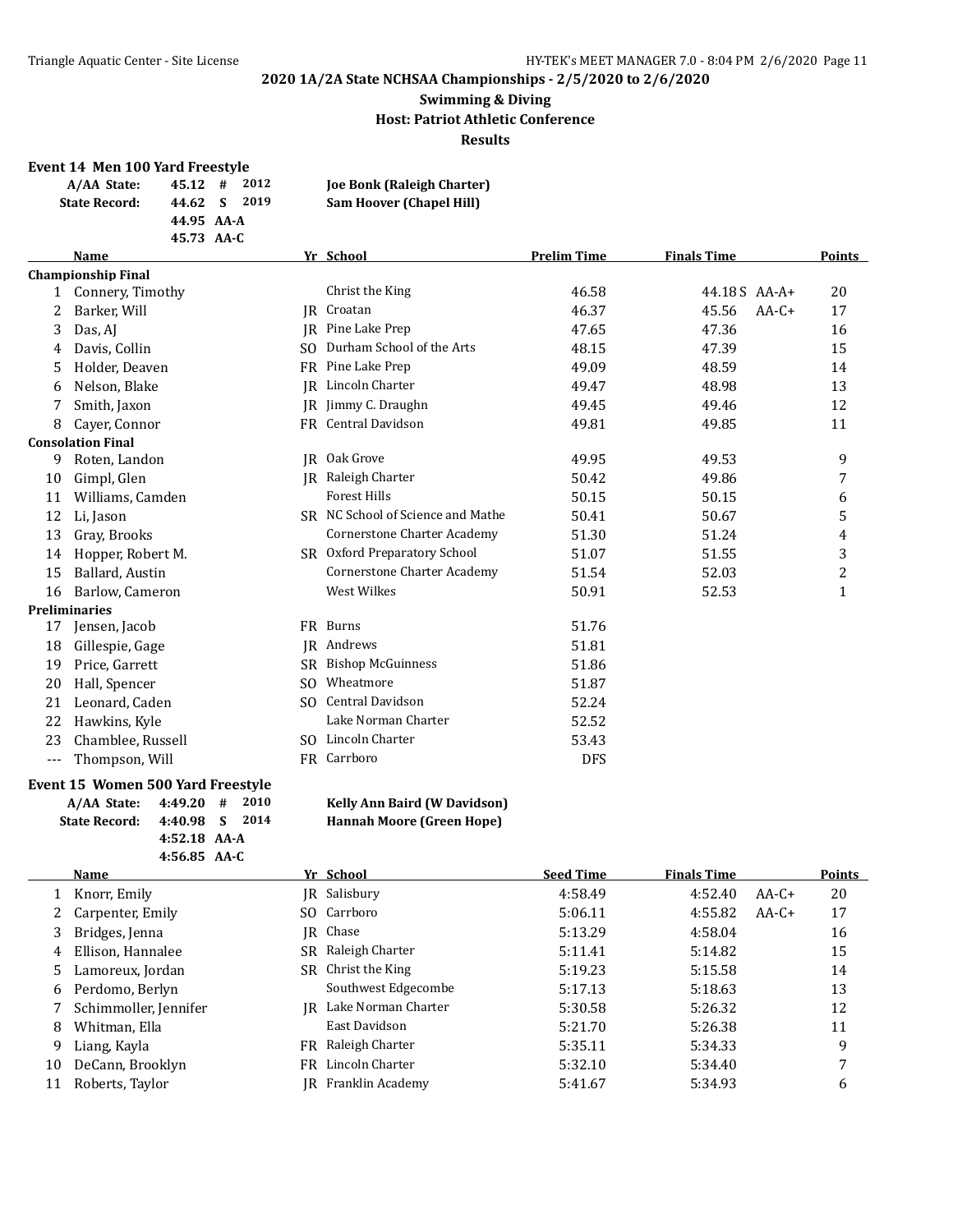#### **Swimming & Diving Host: Patriot Athletic Conference**

**Results**

#### **(Event 15 Women 500 Yard Freestyle)**

|    | Name               |     | Yr School                         | <b>Seed Time</b> | <b>Finals Time</b> | <b>Points</b> |
|----|--------------------|-----|-----------------------------------|------------------|--------------------|---------------|
| 12 | Carpenter, Claire  |     | SO Union Academy                  | 5:48.70          | 5:36.02            | 5             |
| 13 | Hedlund, Yseult    |     | SR Lake Norman Charter            | 5:39.11          | 5:36.37            | 4             |
| 14 | Lucas, Grace       | SR. | Patton                            | 5:39.64          | 5:39.08            | 3             |
| 15 | Lester, Sydney     |     | South Point                       | 5:47.29          | 5:43.43            | 2             |
| 16 | Linkel, Lorelei    |     | IR NC School of Science and Mathe | 5:49.62          | 5:46.39            |               |
| 17 | Bryant, Oshyn      | IR  | Mount Airy                        | 5:51.60          | 5:47.58            |               |
| 18 | Joyce, Haley       |     | FR East Surry                     | 6:00.23          | 5:51.59            |               |
| 19 | Lorch, Payton      |     | FR Gray Stone Day                 | 5:59.47          | 5:52.00            |               |
| 20 | Mosher, Kaylee     |     | IR Christ the King                | 5:55.35          | 5:52.79            |               |
| 21 | Dunzo, Grace       |     | FR Durham School of the Arts      | 5:52.44          | 5:53.90            |               |
| 22 | Hull, Cassidy      |     | SO North Surry                    | 5:52.48          | 5:54.08            |               |
| 23 | Battaglini, Gabi   |     | IR Durham School of the Arts      | 5:57.32          | 6:06.34            |               |
| 24 | Blackwell, Waverly | SO. | Lexington Senior                  | 5:59.76          | 6:11.63            |               |

#### **Event 16 Men 500 Yard Freestyle**

| A/AA State: 4:18.70 # 2019   |                |  |  |
|------------------------------|----------------|--|--|
| State Record: 4:18.70 S 2019 |                |  |  |
|                              | $4:28.38$ AA-A |  |  |
|                              | $4:33.10$ AA-C |  |  |
|                              |                |  |  |

#### $Ross$  Dant (Newton-Conover) **State Record: 4:18.70 S 2019 Ross Dant (Newton-Conover)**

|       | <b>Name</b>           |                | Yr School                            | <b>Seed Time</b> | <b>Finals Time</b> |         | Points         |
|-------|-----------------------|----------------|--------------------------------------|------------------|--------------------|---------|----------------|
| 1     | Baker, Jay            | IR             | Durham School of the Arts            | 4:39.05          | 4:29.96            | $AA-C+$ | 20             |
| 2     | Carpenter, Hayden     | SR.            | <b>Union Academy</b>                 | 4:49.23          | 4:42.94            |         | 17             |
| 3     | Smith, Sean           | IR             | Central Davidson                     | 4:51.78          | 4:43.95            |         | 16             |
| 4     | Von Weihe, Ryan       | SO.            | Raleigh Charter                      | 4:57.40          | 4:56.05            |         | 15             |
| 5     | Pilson, Robert        | <b>SR</b>      | Raleigh Charter                      | 5:11.29          | 4:59.68            |         | 14             |
| 6     | Bausinger, Steven     | SR.            | <b>Central Academy of Technology</b> | 4:59.82          | 5:02.76            |         | 13             |
|       | Thornburg, Nathan     | <b>SR</b>      | Pine Lake Prep                       | 5:07.65          | 5:03.64            |         | 12             |
| 8     | Bryant, Nicholas      | <b>SR</b>      | North Surry                          | 5:07.25          | 5:05.33            |         | 11             |
| 9     | Nowacek, Jackson      |                | East Carteret                        | 5:04.23          | 5:05.34            |         | 9              |
| 10    | DeWalt, Kieran        | IR             | Carrboro                             | 5:05.29          | 5:07.81            |         | 7              |
| 11    | Wilson, Lucas         | SO.            | Raleigh Charter                      | 5:14.51          | 5:09.21            |         | 6              |
| 12    | Ristonovic, Stefan    | IR             | Ledford                              | 5:15.88          | 5:15.01            |         | 5              |
| 13    | Overby, Mason         | S <sub>O</sub> | <b>Eno River Academy</b>             | 5:19.16          | 5:17.02            |         | 4              |
| 14    | Berry, Nolan          | FR             | Mountain Island Charter              | 5:19.64          | 5:20.01            |         | 3              |
| 15    | Kafitz, Christopher   | FR             | Gray Stone Day                       | 5:19.97          | 5:21.44            |         | $\overline{c}$ |
| 16    | Hill, Ethan           |                | Lake Norman Charter                  | 5:22.70          | 5:22.28            |         | $\mathbf{1}$   |
| 17    | Hudson, Jake          | SO.            | Jimmy C. Draughn                     | 5:28.63          | 5:25.71            |         |                |
| 18    | Lennex, Alex          |                | East Burke                           | 5:39.86          | 5:36.95            |         |                |
| 19    | Sorenson, Sage        | SR.            | Tri-County Early College             | 5:40.94          | 5:41.96            |         |                |
| 20    | Vasquez-Rios, Freddie |                | SR Lake Norman Charter               | 5:52.64          | 5:50.73            |         |                |
| 21    | Stringfield, Robbie   |                | East Burke                           | 5:51.55          | 5:51.33            |         |                |
| 22    | Albea, Luke           |                | JR Pisgah                            | 5:52.73          | 6:00.36            |         |                |
| $---$ | Norris, Lance         |                | Nash Central                         | 4:27.61          | <b>DFS</b>         |         |                |
| $---$ | Cabe, Hunter          |                | SO Franklin                          | 5:41.53          | <b>DFS</b>         |         |                |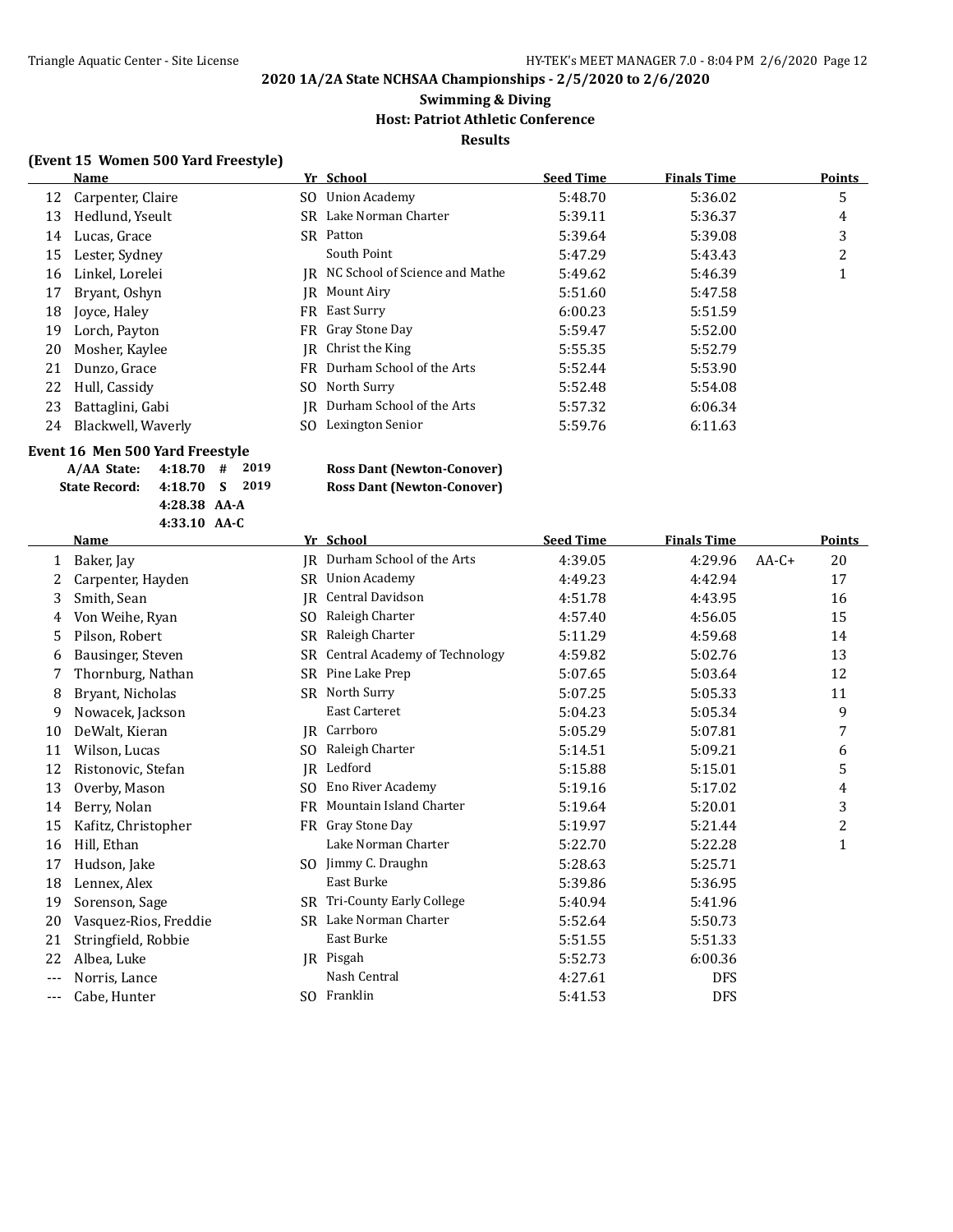# **Swimming & Diving Host: Patriot Athletic Conference**

**Results**

| Event 17 Women 200 Yard Freestyle Relay |                |  |                           |
|-----------------------------------------|----------------|--|---------------------------|
| $A/AA$ State: 1:36.84 # 2016            |                |  | <b>Pine Lake Prep</b>     |
| State Record: 1:33.22 S 2014            |                |  | <b>Charlotte Catholic</b> |
|                                         | 1:35.36 AA-A   |  |                           |
|                                         | $1:36.94$ AA-C |  |                           |

|    | <b>Team</b>                                                  | <b>Relay</b>           | <b>Prelim Time</b>         | <b>Finals Time</b>    | <b>Points</b> |
|----|--------------------------------------------------------------|------------------------|----------------------------|-----------------------|---------------|
|    | <b>Championship Final</b>                                    |                        |                            |                       |               |
|    | 1 Carrboro                                                   |                        | 1:38.54                    | 1:38.13               | 40            |
|    | 1) Carpenter, Emily SO                                       | 2) Carroll, Lucy SR    | 3) Bilden, Lindy SO        | 4) Hegland, Kate SO   |               |
|    | 2 Community School of Davidson                               |                        | 1:40.14                    | 1:40.20               | 34            |
|    | 1) Tolone, Katie SR                                          | 2) Tucker, Meredith FR | 3) White, Eliana FR        | 4) Nelson, Emme SR    |               |
| 3  | Durham School of the Arts                                    |                        | 1:42.75                    | 1:42.25               | 32            |
|    | 1) Marley, Jordan FR                                         | 2) Sander, Audrey SO   | 3) Erickson, Grace SR      | 4) Simpson, Leah SO   |               |
|    | 4 Voyager Academy                                            |                        | 1:42.90                    | 1:42.70               | 30            |
|    | 1) Wootton, Ashlin FR                                        | 2) Murray, Faith SO    | 3) Credle, Bailey SR       | 4) Kosik, Ede SO      |               |
|    | 5 East Surry                                                 |                        | 1:43.35                    | 1:42.80               | 28            |
|    | 1) Hicks, Julie SR                                           | 2) Bruce, Abby JR      | 3) Tucker, Avery SR        | 4) Tucker, Hadly JR   |               |
|    | 6 Pine Lake Prep                                             |                        | 1:43.91                    | 1:43.07               | 26            |
|    | 1) Dotson, Emily JR                                          | 2) Sullivan, Regan JR  | 3) Miles, Lydia SR         | 4) Daly, Rachel SR    |               |
|    | 7 Lincoln Charter                                            |                        | 1:43.70                    | 1:43.50               | 24            |
|    | 1) Chamblee, Jade FR                                         | 2) Wilson, Grace FR    | 3) Malta, Gabriella JR     | 4) Carey, Madeline JR |               |
|    |                                                              |                        |                            | 1:43.55               | 22            |
|    | 8 Patton                                                     |                        | 1:43.15                    |                       |               |
|    | 1) McClure, Kadira JR                                        | 2) Sacchetti, Emma JR  | 3) Lucas, Grace SR         | 4) Lucas, Caroline JR |               |
|    | <b>Consolation Final</b><br>9 NC School of Science and Mathe |                        | 1:44.94                    | 1:44.86               | 18            |
|    |                                                              | 2) Deng, Grace SR      | 3) Torres, Sophia SR       | 4) Wen, Melody SR     |               |
|    | 1) Vann, Kelly JR                                            |                        | 1:44.33                    | 1:45.89               |               |
|    | 10 Raleigh Charter                                           |                        |                            |                       | 14            |
|    | 1) Wolff, Isabella SO                                        | 2) Ganesan, Divya SO   | 3) Watkins, Riley SR       | 4) Lane, Kathleen SR  |               |
|    | 11 Christ the King                                           |                        | 1:46.35                    | 1:46.58               | 12            |
|    | 1) Burgess, Shaelee                                          | 2) Mosher, Kaylee JR   | 3) Filiault, Sophie SR     | 4) Donahue, Annie SR  |               |
|    | 12 Oak Grove                                                 |                        | 1:47.64                    | 1:47.54               | 10            |
|    | 1) Maddock, Emma JR                                          | 2) Stewart, Sarah JR   | 3) Grubb, Cassidy FR       | 4) Fyler, Liz JR      |               |
| 13 | Croatan                                                      |                        | 1:47.61                    | 1:47.80               | 8             |
|    | 1) Edholm, Teal FR                                           | 2) Beikirch, Avah SO   | 3) Meyer, Grace            | 4) Klaumann, MJ SO    |               |
|    | 14 Mountain Island Charter                                   |                        | 1:48.03                    | 1:48.35               | 6             |
|    | 1) Oliverio, Cailyn SO                                       | 2) Harris, Brooke JR   | 3) Strauss, Sydney SO      | 4) Wiley, Keara SO    |               |
| 15 | North Davidson                                               |                        | 1:48.07                    | 1:49.19               | 4             |
|    | 1) Yarbrough, Peyton SO                                      | 2) Hartsell, Claire SO | 3) Berrier, Emma JR        | 4) Dennis, Morgan SR  |               |
|    | 16 North Stanly                                              |                        | 1:48.26                    | 1:49.33               | 2             |
|    | 1) Gibson, Rachel JR                                         | 2) Holshouser, Maci SO | 3) Childress, Alexandra JR | 4) Lentz, Colbie SR   |               |
|    | <b>Preliminaries</b>                                         |                        |                            |                       |               |
|    | 17 South Point                                               |                        | 1:48.31                    |                       |               |
|    | 1) Walker, Mary                                              | 2) Axtell, Sarah       | 3) Lester, Sydney          | 4) Wagner, Macie      |               |
|    | 18 Chase                                                     |                        | 1:48.34                    |                       |               |
|    | 1) Hollifield, Meredith SO                                   | 2) Horton, Liliana SO  | 3) Moneyham, Anna SR       | 4) Bridges, Jenna JR  |               |
| 19 | Elkin                                                        |                        | 1:48.39                    |                       |               |
|    | 1) Wells, Mattie                                             | 2) Wells, Kenley       | 3) Sidden, Katie           | 4) Libbert, Harper    |               |
| 20 | Gray Stone Day                                               |                        | 1:52.71                    |                       |               |
|    | 1) McGee, Isabella FR                                        | 2) Boger, Brooke SO    | 3) Lorch, Payton FR        | 4) Gleason, Riley FR  |               |
| 21 | Franklin Academy                                             |                        | 1:53.39                    |                       |               |
|    | 1) Stephan, Ashlynn SR                                       | 2) Zamudio, Valerie FR | 3) Allen, Julia SR         | 4) Roberts, Taylor JR |               |
| 22 | Brevard                                                      |                        | 1:58.72                    |                       |               |
|    | 1) Rising, Brooklyn                                          | 2) Fennessy, Molly     | 3) Blankenship, Abigail    | 4) Swanson, Alina     |               |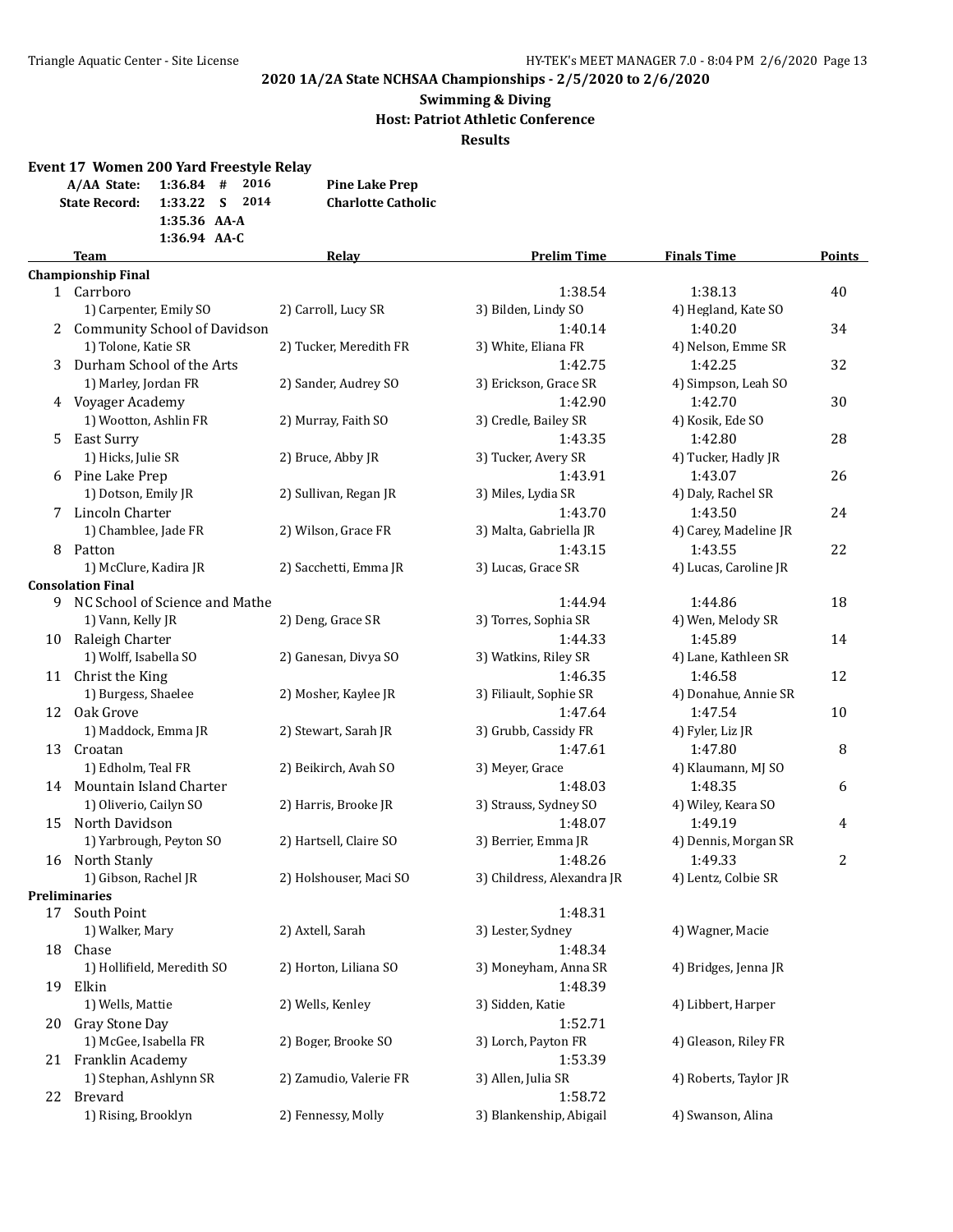**Swimming & Diving**

#### **Host: Patriot Athletic Conference**

**Results**

|     | Preliminaries  (Event 17 Women 200 Yard Freestyle Relay)<br>Team | Relav                   | <b>Prelim Time</b>                                 | <b>Finals Time</b>        | <b>Points</b> |
|-----|------------------------------------------------------------------|-------------------------|----------------------------------------------------|---------------------------|---------------|
|     |                                                                  |                         |                                                    |                           |               |
|     | --- First Flight                                                 |                         | DQ                                                 |                           |               |
|     | 1) Wilson, Briana JR<br>Lake Norman Charter                      | 2) Cooper, Bella SO     | 3) Hedges, Hadley SO                               | 4) Holcomb, Anne SR       |               |
|     | 1) Hedlund, Yseult SR                                            |                         | DQ                                                 |                           |               |
|     |                                                                  | 2) Hedlund, Alienor SR  | 3) Dotoli, Jade JR                                 | 4) Wozniak, Megan SO      |               |
|     | Event 18 Men 200 Yard Freestyle Relay                            |                         |                                                    |                           |               |
|     | A/AA State:<br>$1:27.15$ #<br>2012                               | Carrboro                |                                                    |                           |               |
|     | <b>State Record:</b><br>1:23.66<br>S<br>2014<br>1:24.80 AA-A     | Rose, J. H.             |                                                    |                           |               |
|     | 1:25.86 AA-C                                                     |                         |                                                    |                           |               |
|     | Team                                                             | <b>Relay</b>            | <b>Prelim Time</b>                                 | <b>Finals Time</b>        | Points        |
|     | <b>Championship Final</b>                                        |                         |                                                    |                           |               |
|     | 1 Croatan                                                        |                         | 1:27.91                                            | 1:27.07#                  | 40            |
|     | 1) Loveless, Colby SR                                            | 2) McCabe, Jack SR      | 3) McCray, Matthew SO                              | 4) Barker, Will JR        |               |
|     | 2 Community School of Davidson                                   |                         | 1:30.09                                            | 1:29.89                   | 34            |
|     | 1) MacIntyre, Wilson SR                                          | 2) Hall, Riley FR       | 3) Burrows, Matty JR                               | 4) Nelson, Baylor SO      |               |
|     | NC School of Science and Mathe                                   |                         | 1:31.95                                            | 1:30.67                   | 32            |
|     | 1) Li, Jason SR                                                  | 2) Eberhardt, Andrew SR | 3) Glontz, Chris SR                                | 4) Congiusta, Matthew SR  |               |
|     | 4 Pine Lake Prep                                                 |                         | 1:31.45                                            | 1:30.81                   | 30            |
|     | 1) Thornburg, Nathan SR                                          | 2) Sypolt, Owen FR      | 3) Shelley, Matthew SR                             | 4) Das, AJ JR             |               |
|     | 5 Lake Norman Charter                                            |                         | 1:31.79                                            | 1:32.26                   | 28            |
|     | 1) Agosto, Eli JR                                                | 2) Buckler, Devin       | 3) Hawkins, Kyle                                   | 4) Powe, Harrison         |               |
|     | 6 Elkin                                                          |                         | 1:32.22                                            | 1:32.32                   | 26            |
|     | 1) Wells, Marshall                                               | 2) Baker, Caeson        | 3) Zambuio, Jack                                   | 4) Shugart, Brady         |               |
| 7   | Carrboro                                                         |                         | 1:33.07                                            | 1:32.53                   | 24            |
|     | 1) Prakken, Alex SR                                              | 2) Lee, Jackson JR      | 3) McCallion, Maxwell JR                           | 4) DeWalt, Kieran JR      |               |
|     | 8 Lincoln Charter                                                |                         | 1:32.23                                            | 1:32.64                   | 22            |
|     | 1) Stratton, Neal SR                                             | 2) Chamblee, Russell SO | 3) Swicegood, Mitchell JR                          | 4) Nelson, Blake JR       |               |
|     | <b>Consolation Final</b>                                         |                         |                                                    |                           |               |
|     | 9 Raleigh Charter                                                |                         | 1:33.25                                            | 1:34.43                   | 18            |
|     | 1) McSorley, Duncan SR                                           | 2) Abplanalp, Jack SR   | 3) Von Weihe, Ryan SO                              | 4) Pilson, Robert SR      |               |
|     | 10 Roanoke Rapids                                                |                         | 1:36.50                                            | 1:36.13                   | 14            |
|     | 1) Price, Matthew SR                                             | 2) Moriarty, Elijah JR  | 3) MacNichol, Matthew FR                           | 4) King, Nick SR          |               |
|     | 11 Central Academy of Technology                                 |                         | 1:38.49                                            | 1:36.31                   | 12            |
|     | 1) Huff, Caleb SO                                                | 2) Esarove, Ben FR      | 3) Bausinger, Steven SR                            | 4) Brackenbush, Carson SO |               |
|     | 12 Bishop McGuinness                                             |                         | 1:36.00                                            | 1:36.34                   | 10            |
|     | 1) Price, Garrett SR                                             | 2) Kohl, Isaac JR       | 3) Herzberger, Michael SO                          | 4) McGuire, Dylan JR      |               |
|     | 13 Voyager Academy                                               |                         | 1:36.99                                            | 1:36.64                   | 8             |
|     | 1) Thomasson, Luke SR                                            | 2) Evert, Diego SO      | 3) Kijrattanakarn, Poomrapee JR 4) Wilson, Zack SR |                           |               |
|     | 14 Washington                                                    |                         | 1:35.95                                            | 1:36.87                   | 6             |
|     | 1) Pippin, Tripp SR                                              | 2) Parker, Graham SR    | 3) Beach, Braeden SR                               | 4) Lovenberg, Patrick SR  |               |
| 15  | Durham School of the Arts                                        |                         | 1:36.59                                            | 1:37.31                   | 4             |
|     | 1) Hamilton, Forrest SR                                          | 2) Tenhover, Zach SO    | 3) Baker, Jay JR                                   | 4) Davis, Collin SO       |               |
| --- | Patton                                                           |                         | 1:36.90                                            | DQ                        |               |
|     | 1) Welch, Coley FR                                               | 2) Roper, Grayson SR    | 3) Hall, Sterling SR                               | 4) Sacchetti, Mario SR    |               |
|     | <b>Preliminaries</b>                                             |                         |                                                    |                           |               |
|     | 17 Mountain Island Charter                                       |                         | 1:38.53                                            |                           |               |
|     | 1) Greene, Mason FR                                              | 2) Akerberg, AJ SO      | 3) Berry, Nolan FR                                 | 4) Jung, Ethan SO         |               |
| 18  | South Point                                                      |                         | 1:38.90                                            |                           |               |
|     | 1) McMahan, Luke                                                 | 2) Adcock, Gage         | 3) Long, Alec                                      | 4) Smith, Luke            |               |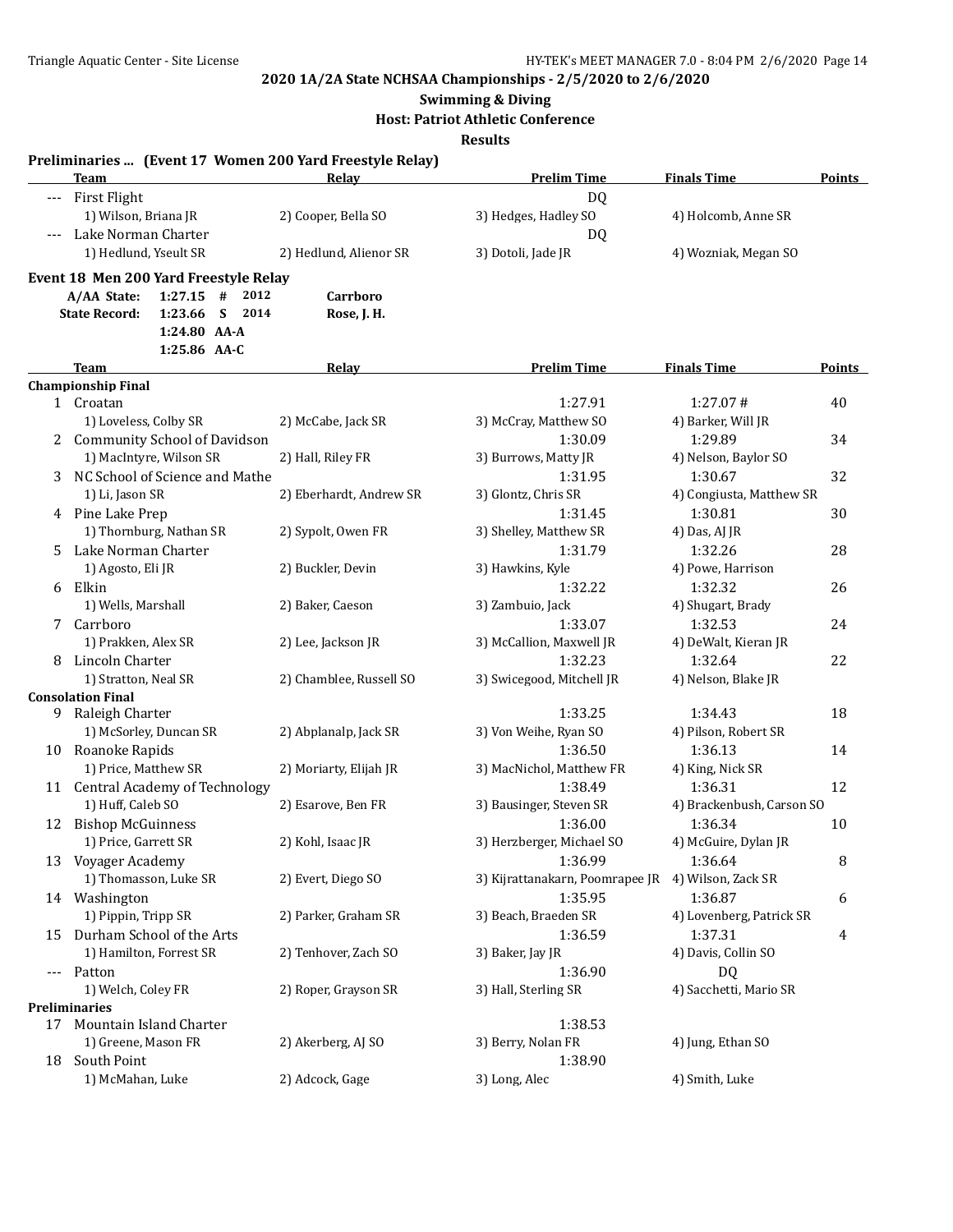# **Swimming & Diving**

# **Host: Patriot Athletic Conference**

**Results**

#### **Preliminaries ... (Event 18 Men 200 Yard Freestyle Relay)**

|    | Team                    | Relay                 | <b>Prelim Time</b>         | <b>Finals Time</b>      | <b>Points</b> |
|----|-------------------------|-----------------------|----------------------------|-------------------------|---------------|
| 19 | Christ the King         |                       | 1:39.17                    |                         |               |
|    | 1) McNamee, Tommy       | 2) Mosher, John       | 3) Woodworth, Ian JR       | 4) Lachowski, Wojtek SO |               |
| 20 | Union Academy           |                       | 1:39.34                    |                         |               |
|    | 1) Love, Aidon JR       | 2) Tice, Zac JR       | 3) Townsend, Josh FR       | 4) Carpenter, Hayden SR |               |
| 21 | Franklin                |                       | 1:39.68                    |                         |               |
|    | 1) Vernelson, Joseph SO | 2) Guynn, Clayton 9   | 3) Frazier, Michael JR     | 4) Cabe, Hunter SO      |               |
| 22 | East Lincoln            |                       | 1:39.98                    |                         |               |
|    | 1) Brooks, Sam JR       | 2) Barrineau, Owen SO | 3) Clendenning, Zachary FR | 4) Fisher, Jordan JR    |               |
| 23 | North Surry             |                       | 1:40.16                    |                         |               |
|    | 1) York, Hunter JR      | 2) Bender, Garyn JR   | 3) Singleton, Alec SO      | 4) Bryant, Nicholas SR  |               |
| 24 | South Rowan             |                       | 1:40.77                    |                         |               |
|    | 1) Vagner, Braxton      | 2) James, JD          | 3) Johnson, Donovan        | 4) Ward, Harrison       |               |

#### **Event 19 Women 100 Yard Backstroke**

**A/AA State: 54.64 # 2016 Lexi Souther (Parkwood) State Record: 51.88 S 2019 Claire Curzan(Cardinal Gibbon) 54.80 AA-A 55.92 AA-C**

|          | Name                      |           | Yr School                           | <b>Prelim Time</b> | <b>Finals Time</b> | Points |
|----------|---------------------------|-----------|-------------------------------------|--------------------|--------------------|--------|
|          | <b>Championship Final</b> |           |                                     |                    |                    |        |
|          | Harris, Chloe             | SR.       | Lincoln Charter                     | 58.28              | 55.93              | 20     |
| 2        | Hegland, Kate             | SO.       | Carrboro                            | 56.99              | 56.54              | 17     |
| 3        | Marley, Jordan            | FR        | Durham School of the Arts           | 59.00              | 58.62              | 16     |
| 4        | Knorr, Katie              | IR.       | Salisbury                           | 58.66              | 58.82              | 15     |
| 5        | Tucker, Meredith          | FR        | Community School of Davidson        | 1:00.62            | 1:00.48            | 14     |
| 6        | Tucker, Avery             | <b>SR</b> | East Surry                          | 1:01.32            | 1:00.64            | 13     |
|          | Tolone, Katie             | SR.       | <b>Community School of Davidson</b> | 1:00.94            | 1:00.84            | 12     |
| 8        | Erickson, Grace           | SR        | Durham School of the Arts           | 1:01.27            | 1:02.56            | 11     |
|          | <b>Consolation Final</b>  |           |                                     |                    |                    |        |
| 9        | Murray, Cordi             | SR.       | Voyager Academy                     | 1:02.14            | 1:01.80            | 9      |
| 10       | Hicks, Julie              | SR.       | East Surry                          | 1:02.79            | 1:02.57            | 7      |
| 11       | Luther, Mattie            | SR.       | Lake Norman Charter                 | 1:03.59            | 1:02.77            | 6      |
| 12       | Duncan, Scarlett          | FR        | Pine Lake Prep                      | 1:04.25            | 1:03.61            | 5      |
| 13       | DeCann, Abby              | IR        | Lincoln Charter                     | 1:03.91            | 1:03.79            | 4      |
| 14       | Ryen, Haley               | SO.       | <b>Eno River Academy</b>            | 1:04.57            | 1:04.31            | 3      |
| 15       | Donahue, Annie            | SR.       | Christ the King                     | 1:03.66            | 1:04.37            | 2      |
| 16       | Wolff, Emilia             | SO.       | Raleigh Charter                     | 1:04.64            | 1:04.50            | 1      |
|          | <b>Preliminaries</b>      |           |                                     |                    |                    |        |
| 17       | Bruce, Abby               |           | <b>IR</b> East Surry                | 1:05.13            |                    |        |
| 18       | Wheaton, Jaden            | SO.       | <b>Bradford Preparatory School</b>  | 1:05.22            |                    |        |
| 19       | Edholm, Teal              | FR        | Croatan                             | 1:06.64            |                    |        |
| 20       | Hedrick, Chloe            | SO.       | Newton-Conover                      | 1:06.90            |                    |        |
| 21       | Filiault, Sophie          | SR.       | Christ the King                     | 1:07.11            |                    |        |
| 22       | Whitney, Emma             | IR        | Charles D. Owen                     | 1:08.03            |                    |        |
| 23       | Sander, Audrey            | SO.       | Durham School of the Arts           | 1:08.73            |                    |        |
| $\cdots$ | Walsh, Catherine          |           | Christ the King                     | <b>DFS</b>         |                    |        |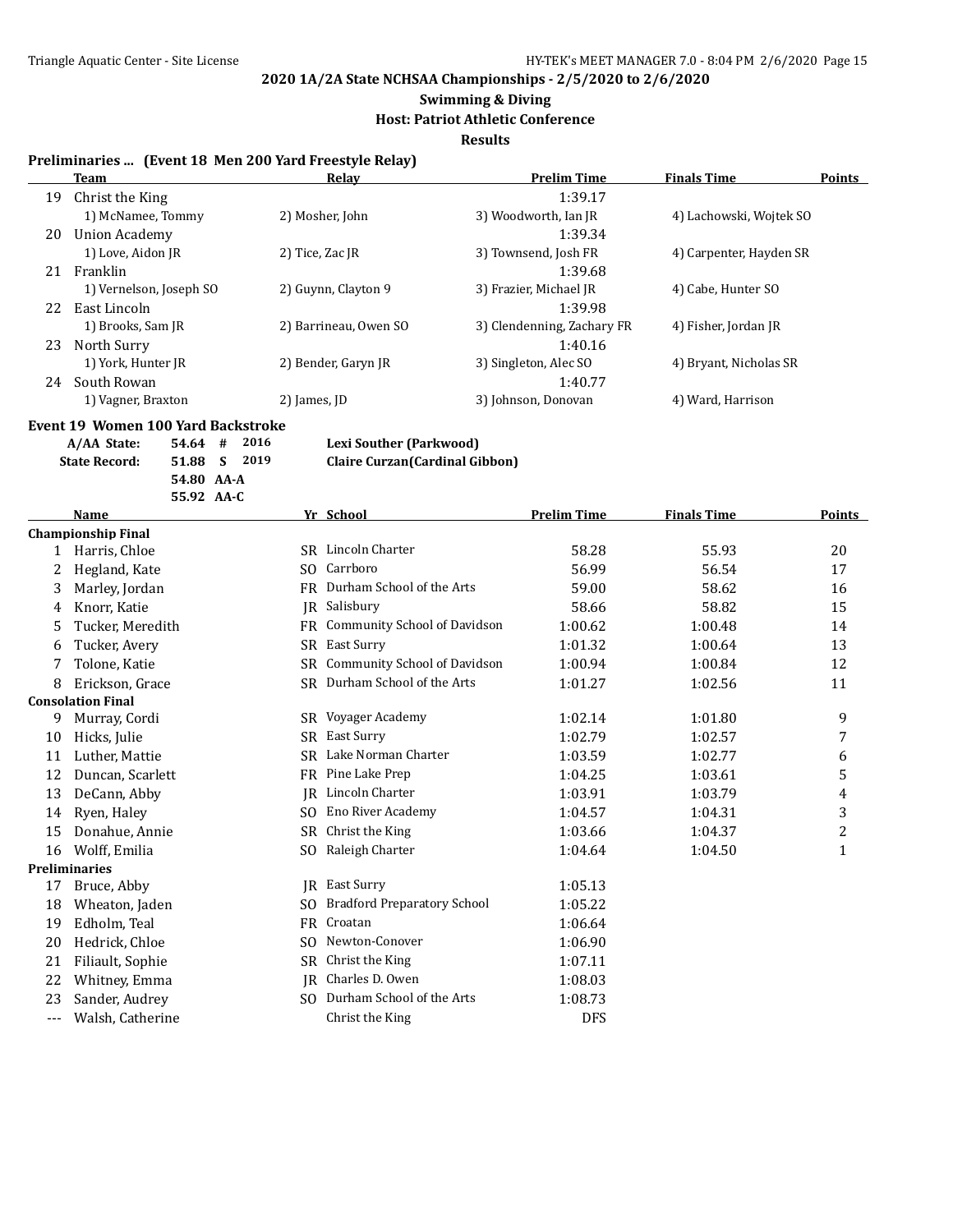#### **Swimming & Diving Host: Patriot Athletic Conference Results**

#### **Event 20 Men 100 Yard Backstroke**

| A/AA State:          | 47.82 # 2019 |  | <b>Thomas Hamlet (Bishop McGuin.)</b> |
|----------------------|--------------|--|---------------------------------------|
| <b>State Record:</b> | 47.82 S 2019 |  | <b>Thomas Hamlet (Bishop McGuin.)</b> |
|                      | 49.38 AA-A   |  |                                       |
|                      | 50.37 AA-C   |  |                                       |

|                           |                |                                |                                                                                                                                             |                    |                    | <b>Points</b> |
|---------------------------|----------------|--------------------------------|---------------------------------------------------------------------------------------------------------------------------------------------|--------------------|--------------------|---------------|
| <b>Championship Final</b> |                |                                |                                                                                                                                             |                    |                    |               |
| Barker, Will              |                | Croatan                        | 49.67                                                                                                                                       | 49.03              | $AA-A+$            | 20            |
| Baker, Jay                | IR             | Durham School of the Arts      | 51.24                                                                                                                                       | 49.38              | $AA-A+$            | 17            |
| Congiusta, Matthew        |                | NC School of Science and Mathe | 52.38                                                                                                                                       | 51.92              |                    | 16            |
| Stratton, Neal            |                | Lincoln Charter                | 52.47                                                                                                                                       | 53.56              |                    | 15            |
| Adams, Nathan             | IR             | Pine Lake Prep                 | 53.32                                                                                                                                       | 54.56              |                    | 14            |
| Holder, Nate              |                |                                | 54.67                                                                                                                                       | 54.67              |                    | 13            |
| Smith, Jaxon              |                | Jimmy C. Draughn               | 55.25                                                                                                                                       | 54.96              |                    | 12            |
| Bailey, Cameron           |                |                                | 55.30                                                                                                                                       | 54.97              |                    | 11            |
| <b>Consolation Final</b>  |                |                                |                                                                                                                                             |                    |                    |               |
| Hester, Trey              | SR.            | Raleigh Charter                | 55.84                                                                                                                                       | 54.74              |                    | 9             |
| Holder, Deaven            | FR.            | Pine Lake Prep                 | 56.44                                                                                                                                       | 55.33              |                    |               |
| Sypolt, Owen              | FR             | Pine Lake Prep                 | 55.51                                                                                                                                       | 55.56              |                    | 6             |
| Haut, Isaac               |                | Lexington Senior               | 57.39                                                                                                                                       | 57.11              |                    | 5             |
| Barnett, Matthew          |                | Hibriten                       | 57.70                                                                                                                                       | 57.32              |                    | 4             |
| Richardson, Zach          |                |                                | 58.50                                                                                                                                       | 59.35              |                    | 3             |
| Brooks, Sam               | <b>IR</b>      | East Lincoln                   | 59.53                                                                                                                                       | 1:00.20            |                    | 2             |
| Cox, John                 |                | Alleghany                      | 58.92                                                                                                                                       | 1:00.35            |                    | 1             |
| <b>Preliminaries</b>      |                |                                |                                                                                                                                             |                    |                    |               |
| Pake, Tristan             |                | Washington                     | 58.00                                                                                                                                       |                    |                    |               |
| Simpson, Jake             |                | <b>East Gaston</b>             | 59.73                                                                                                                                       |                    |                    |               |
| Young, CT                 |                | North Davidson                 | 59.80                                                                                                                                       |                    |                    |               |
| Kohl, Isaac               | IR             | <b>Bishop McGuinness</b>       | 1:00.25                                                                                                                                     |                    |                    |               |
| Leonard, Caden            | S <sub>O</sub> | <b>Central Davidson</b>        | 1:00.68                                                                                                                                     |                    |                    |               |
| Barrett, Owen             |                |                                | 1:00.74                                                                                                                                     |                    |                    |               |
| Adcock, Davis             |                | South Point                    | 1:01.12                                                                                                                                     |                    |                    |               |
| Thompson, Will            |                |                                | <b>DFS</b>                                                                                                                                  |                    |                    |               |
|                           | <b>Name</b>    |                                | Yr School<br>IR<br>SR<br>SR<br>JR Atkins<br>IR<br>SR Pisgah<br>SR NC School of Science and Mathe<br>IR<br>SR.<br>SR Carrboro<br>FR Carrboro | <b>Prelim Time</b> | <b>Finals Time</b> |               |

#### **Event 21 Women 100 Yard Breaststroke**

| A/AA State: 1:02.14 # 2020 |                  |  |
|----------------------------|------------------|--|
| State Record:              | $1:01.53$ S 2019 |  |
|                            | $1:02.58$ AA-A   |  |
|                            | $1:03.80$ AA-C   |  |

#### $\mathbf{F}$ mme Nelson (Comm. Davidson) **State Record: 1:01.53 S 2019 Ashley McCauley (Leesville Rd)**

|    | Name                      |     | Yr School                       | <b>Prelim Time</b> | <b>Finals Time</b> |         | Points |
|----|---------------------------|-----|---------------------------------|--------------------|--------------------|---------|--------|
|    | <b>Championship Final</b> |     |                                 |                    |                    |         |        |
|    | Nelson, Emme              |     | SR Community School of Davidson | 1:02.14            | 1:02.81            | AA-C    | 20     |
|    | 2 Fadely, Jennah          |     | IR Jordan-Matthews              | 1:05.73            | 1:03.32            | $AA-C+$ | 17     |
|    | Gibson, Rachel            | IR  | North Stanly                    | 1:07.91            | 1:07.27            |         | 16     |
| 4  | Simpson, Leah             | SO. | Durham School of the Arts       | 1:07.59            | 1:08.19            |         | 15     |
|    | 5 Carew, Emma             |     | SR Research Triangle            | 1:09.60            | 1:08.29            |         | 14     |
| 6  | Burton, Piper             |     | East Davidson                   | 1:09.83            | 1:08.81            |         | 13     |
|    | 7 Koh, Hannah             |     | SR Ledford                      | 1:10.68            | 1:09.69            |         | 12     |
| 8  | McClure, Kadira           |     | IR Patton                       | 1:10.15            | 1:11.36            |         | 11     |
|    | <b>Consolation Final</b>  |     |                                 |                    |                    |         |        |
| -9 | Carew, Samantha           |     | Research Triangle               | 1:11.47            | 1:09.03            |         | 9      |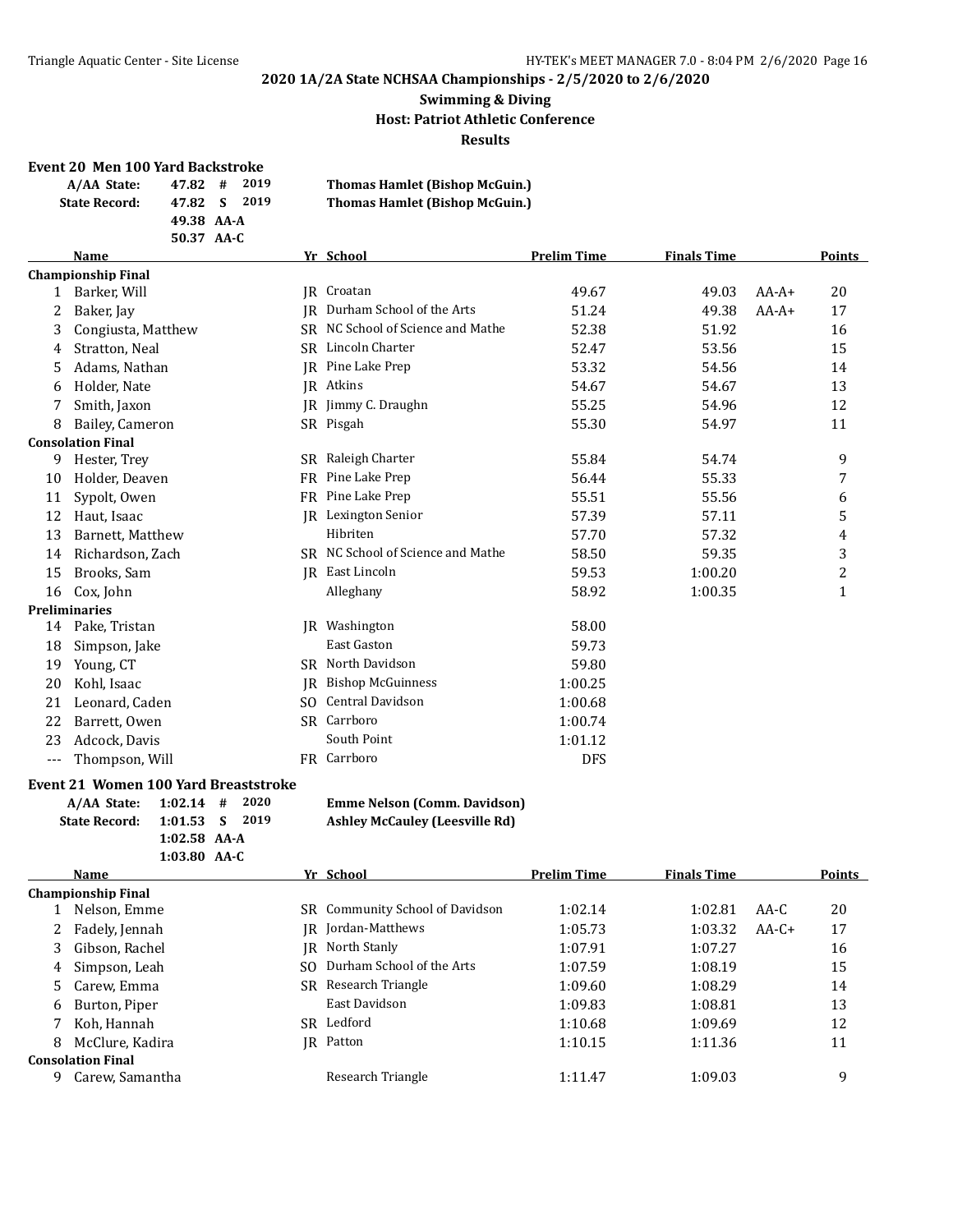#### **Swimming & Diving**

#### **Host: Patriot Athletic Conference**

**Results**

#### **Consolation Final ... (Event 21 Women 100 Yard Breaststroke)**

|    | Name                 |     | Yr School                 | <b>Prelim Time</b> | <b>Finals Time</b> | Points |
|----|----------------------|-----|---------------------------|--------------------|--------------------|--------|
| 10 | Poteat, Devin        | SO. | East Lincoln              | 1:12.56            | 1:11.67            | 7      |
| 11 | Pruitt, Gracie       | SR  | East Surry                | 1:11.29            | 1:12.10            | 6      |
| 12 | Wagner, Macie        |     | South Point               | 1:12.12            | 1:12.18            | 5      |
| 13 | Wells, Mattie        |     | Elkin                     | 1:12.43            | 1:12.22            | 4      |
| 14 | Walston, Emerson     | SR. | Durham School of the Arts | 1:12.62            | 1:12.80            | 3      |
| 15 | Sawyers, Jessica     | SO. | Mount Airy                | 1:12.64            | 1:13.00            | 2      |
| 16 | Hedlund, Alienor     | SR  | Lake Norman Charter       | 1:12.71            | 1:13.04            |        |
|    | <b>Preliminaries</b> |     |                           |                    |                    |        |
| 14 | Hedlund, Yseult      |     | SR Lake Norman Charter    | 1:12.58            |                    |        |
| 18 | Patterson, Maranda   |     | SR Christ the King        | 1:12.72            |                    |        |
| 19 | Koh, Jenna           |     | FR Ledford                | 1:13.28            |                    |        |
| 20 | Simmons, Scarlet     |     | FR Carrboro               | 1:13.59            |                    |        |
| 21 | Manion, Lauren       |     | IR Lincoln Charter        | 1:14.28            |                    |        |
| 22 | Morgan, Caroline     |     | SR Lejeune                | 1:14.69            |                    |        |
| 23 | Lane, Kathleen       | SR  | Raleigh Charter           | 1:14.98            |                    |        |
| 24 | Liang, Kayla         | FR  | Raleigh Charter           | 1:16.43            |                    |        |
|    |                      |     |                           |                    |                    |        |

### **Event 22 Men 100 Yard Breaststroke**

| A/AA State:          | 56.51#     |     |
|----------------------|------------|-----|
| <b>State Record:</b> | 54.47 S    | - 1 |
|                      | 55.84 AA-A |     |
|                      | 56.98 AA-C |     |

#### **2016 Danny Dilks (Mount Pleasant)**<br>2017 **Will Chan (Hough, W.A.) State Record: 54.47 S 2017 Will Chan (Hough, W.A.)**

|    | <b>Name</b>               |     | Yr School                            | <b>Prelim Time</b> | <b>Finals Time</b> | <b>Points</b>  |
|----|---------------------------|-----|--------------------------------------|--------------------|--------------------|----------------|
|    | <b>Championship Final</b> |     |                                      |                    |                    |                |
| 1  | Connery, Timothy          |     | Christ the King                      | 57.72              | 53.65 S AA-A       | 20             |
| 2  | Starbuck, Jason           |     | SR Raleigh Charter                   | 57.15              | 56.68<br>$AA-C+$   | 17             |
| 3  | Powe, Harrison            |     | Lake Norman Charter                  | 58.61              | 56.99              | 16             |
| 4  | Prakken, Alex             |     | SR Carrboro                          | 59.22              | 59.37              | 15             |
| 5  | Zamudio, Jack             |     | Elkin                                | 1:00.71            | 1:00.31            | 14             |
| 6  | Shelley, Matthew          |     | SR Pine Lake Prep                    | 1:00.35            | 1:00.45            | 13             |
| 7  | McCabe, Jack              |     | SR Croatan                           | 1:00.53            | 1:00.53            | 12             |
| 8  | Lovenberg, Patrick        |     | SR Washington                        | 1:00.17            | 1:00.71            | 11             |
|    | <b>Consolation Final</b>  |     |                                      |                    |                    |                |
| 9  | Sacchetti, Mario          |     | SR Patton                            | 1:02.86            | 1:02.66            | 9              |
| 10 | Cox, John                 |     | Alleghany                            | 1:03.47            | 1:03.11            | 7              |
| 11 | Wells, Marshall           |     | Elkin                                | 1:05.25            | 1:04.20            | 6              |
| 12 | Suminguit, Jacob          |     | SR NC School of Science and Mathe    | 1:05.71            | 1:04.74            | 5              |
| 13 | Wilson, Lucas             | SO. | Raleigh Charter                      | 1:04.73            | 1:04.88            | 4              |
| 14 | Li, Jason                 |     | SR NC School of Science and Mathe    | 1:05.11            | 1:05.08            | 3              |
| 15 | Vagner, Braxton           |     | South Rowan                          | 1:05.66            | 1:05.24            | $\overline{c}$ |
| 16 | Ballard, Austin           |     | <b>Cornerstone Charter Academy</b>   | 1:05.92            | 1:06.87            | $\mathbf{1}$   |
|    | <b>Preliminaries</b>      |     |                                      |                    |                    |                |
| 17 | Reyes, Aaron              |     | FR Atkins                            | 1:06.70            |                    |                |
| 18 | Neumann, Asher            | SO. | <b>Highland School of Technology</b> | 1:07.62            |                    |                |
| 19 | Smith, Luke               |     | South Point                          | 1:08.03            |                    |                |
| 20 | Hartsell, Austin          |     | FR Community School of Davidson      | 1:08.05            |                    |                |
| 21 | Cline, Reid               |     | SR Community School of Davidson      | 1:08.41            |                    |                |
| 22 | Williams, Ben             |     | West Davidson                        | 1:08.44            |                    |                |
| 23 | Kafitz, Christopher       |     | FR Gray Stone Day                    | 1:08.63            |                    |                |
| 24 | McLendon, Gabriel         | SR. | Salisbury                            | 1:08.89            |                    |                |
|    |                           |     |                                      |                    |                    |                |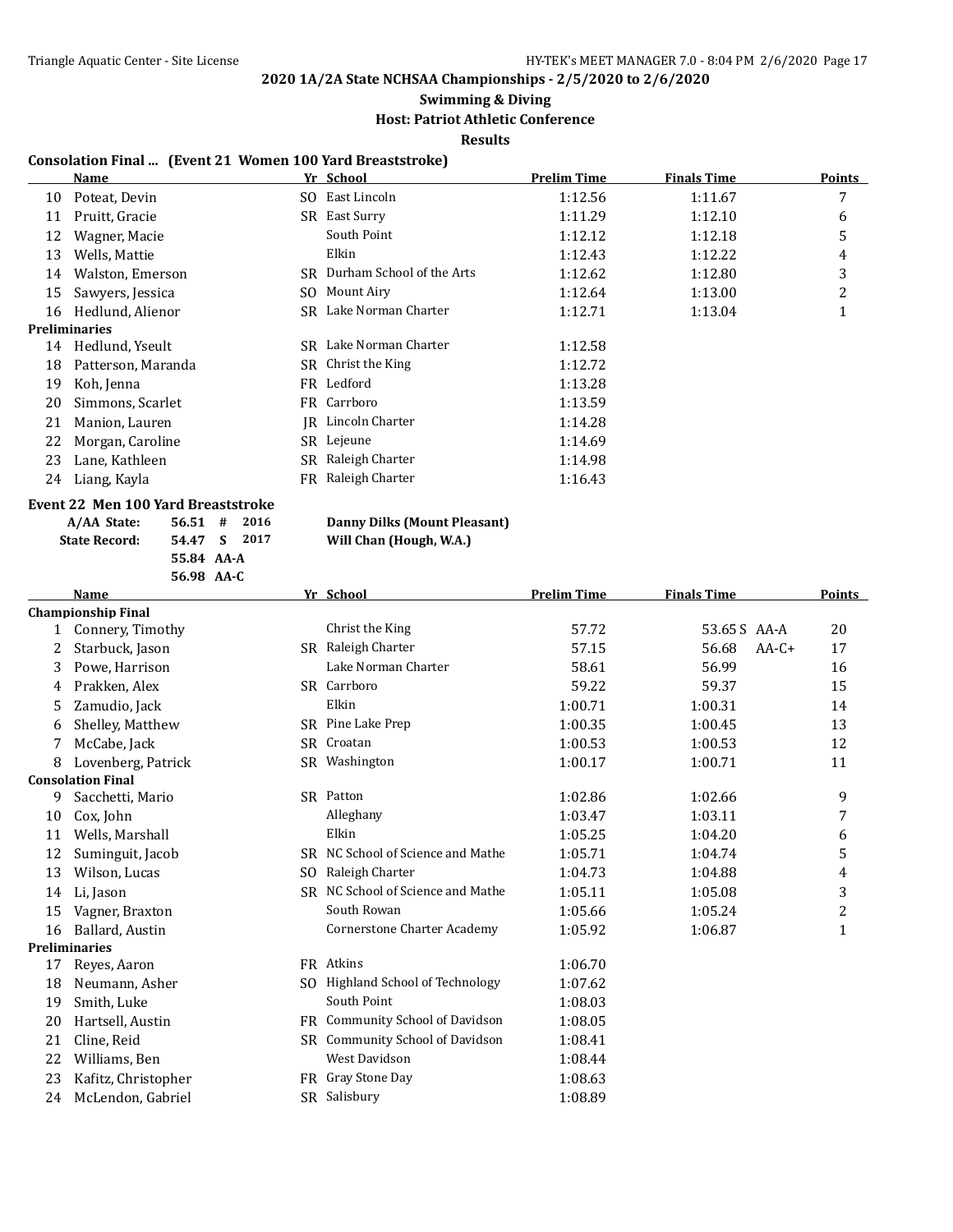#### **Swimming & Diving Host: Patriot Athletic Conference Results**

**Event 23 Women 400 Yard Freestyle Relay A/AA State: 3:32.16 # 2012 Raleigh Charter**

|                      | $A/AA$ State: $3:32.16$ # $4.012$ | Raieign Charter           |
|----------------------|-----------------------------------|---------------------------|
| <b>State Record:</b> | $3:22.15$ S 2014                  | <b>Charlotte Catholic</b> |
|                      | $3:27.65$ AA-A                    |                           |
|                      | $3:31.02$ AA-C                    |                           |

|    | <b>Team</b>                     | Relay                       | <b>Prelim Time</b>        | <b>Finals Time</b>      | <b>Points</b> |
|----|---------------------------------|-----------------------------|---------------------------|-------------------------|---------------|
|    | <b>Championship Final</b>       |                             |                           |                         |               |
|    | 1 Carrboro                      |                             | 3:40.66                   | 3:33.54                 | 40            |
|    | 1) Carpenter, Emily SO          | 2) Carroll, Lucy SR         | 3) Bilden, Lindy SO       | 4) Hegland, Kate SO     |               |
|    | 2 Lincoln Charter               |                             | 3:43.09                   | 3:38.96                 | 34            |
|    | 1) Malta, Gabriella JR          | 2) Manion, Lauren JR        | 3) Wilson, Grace FR       | 4) Harris, Chloe SR     |               |
|    | 3 East Surry                    |                             | 3:49.09                   | 3:43.15                 | 32            |
|    | 1) Hicks, Julie SR              | 2) Bruce, Abby JR           | 3) Tucker, Hadly JR       | 4) Tucker, Avery SR     |               |
|    | 4 Pine Lake Prep                |                             | 3:48.28                   | 3:45.88                 | 30            |
|    | 1) Catahan, Marian JR           | 2) Duncan, Scarlett FR      | 3) Sullivan, Regan JR     | 4) Daly, Rachel SR      |               |
| 5. | Lake Norman Charter             |                             | 3:53.20                   | 3:51.81                 | 28            |
|    | 1) Schimmoller, Jennifer JR     | 2) Wozniak, Megan SO        | 3) Hedlund, Yseult SR     | 4) Kolano, Anika SO     |               |
|    | 6 Christ the King               |                             | 3:51.01                   | 3:52.37                 | 26            |
|    | 1) Donahue, Annie SR            | 2) Mosher, Kaylee JR        | 3) Patterson, Maranda SR  | 4) Lamoreux, Jordan SR  |               |
|    | 7 Voyager Academy               |                             | 3:50.04                   | 3:52.39                 | 24            |
|    | 1) Wootton, Ashlin FR           | 2) Scott-Benson, Rosie SR   | 3) Credle, Bailey SR      | 4) Kosik, Ede SO        |               |
| 8  | Salisbury                       |                             | 3:51.85                   | 3:54.08                 | 22            |
|    | 1) Huffman, Sage SO             | 2) Hollingsworth, Phoebe JR | 3) Knorr, Katie JR        | 4) Knorr, Emily JR      |               |
|    | <b>Consolation Final</b>        |                             |                           |                         |               |
| 9. | Raleigh Charter                 |                             | 3:53.56                   | 3:55.58                 | 18            |
|    | 1) Ganesan, Divya SO            | 2) Liang, Kayla FR          | 3) Ellison, Hannalee SR   | 4) Wolff, Emilia SO     |               |
| 10 | Mountain Island Charter         |                             | 4:01.66                   | 3:57.82                 | 14            |
|    | 1) Oliverio, Cailyn SO          | 2) Harris, Brooke JR        | 3) Strauss, Sydney SO     | 4) Wiley, Keara SO      |               |
|    | 11 Jimmy C. Draughn             |                             | 4:00.90                   | 3:59.90                 | 12            |
|    | 1) Smith, Gigi FR               | 2) Hudson, Gunnar SR        | 3) Reasoner, Magdolynn SR | 4) Goulding, Georgia JR |               |
|    | 12 Croatan                      |                             | 4:04.87                   | 4:00.79                 | 10            |
|    | 1) Edholm, Teal FR              | 2) Beikirch, Avah SO        | 3) Roth, Ally SR          | 4) Klaumann, MJ SO      |               |
| 13 | NC School of Science and Mathe  |                             | 3:59.50                   | 4:00.88                 | 8             |
|    | 1) Koesters, Faith JR           | 2) Linkel, Lorelei JR       | 3) Lei, Carina JR         | 4) Torres, Sophia SR    |               |
|    | 14 Community School of Davidson |                             | 3:59.83                   | 4:01.87                 | 6             |
|    | 1) Anderson, Elaina SR          | 2) Brown, Melia FR          | 3) McDavitt, Anna JR      | 4) Tolone, Katie SR     |               |
|    | 15 Union Academy                |                             | 4:02.81                   | 4:06.72                 | 4             |
|    | 1) Carpenter, Claire SO         | 2) Nygard, Caroline JR      | 3) Williams, Gracie FR    | 4) Matthews, Mia FR     |               |
|    | 16 Durham School of the Arts    |                             | 4:05.23                   | 4:06.76                 | 2             |
|    | 1) Dunzo, Grace FR              | 2) Barboriak, Josephine SO  | 3) Battaglini, Gabi JR    | 4) Ramsey, Claire FR    |               |
|    | <b>Preliminaries</b>            |                             |                           |                         |               |
|    | 17 Elkin                        |                             | 4:06.68                   |                         |               |
|    | 1) Libbert, Harper              | 2) Wells, Kenley            | 3) Sidden, Katie          | 4) Wells, Mattie        |               |
|    | 18 Research Triangle            |                             | 4:12.74                   |                         |               |
|    | 1) Carew, Samantha              | 2) Barron, Lillian          | 3) Carew, Emma SR         | 4) Smith, Rayal SR      |               |
| 19 | North Stanly                    |                             | 4:14.64                   |                         |               |
|    | 1) Smith, Kelly SR              | 2) Lowder, Nicole SR        | 3) Almond, Emily SR       | 4) Lentz, Colbie SR     |               |
| 20 | Hendersonville                  |                             | 4:18.07                   |                         |               |
|    | 1) Ashley, Mary SO              | 2) Ayala, Katherine SR      | 3) Keyzer, Madison SR     | 4) Keyzer, Taryn SO     |               |
| 21 | South Point                     |                             | 4:20.31                   |                         |               |
|    | 1) Axtell, Sarah                | 2) Targonski, Cara          | 3) Lester, Avery          | 4) Walker, Mary         |               |
| 22 | Roanoke Rapids                  |                             | 4:26.11                   |                         |               |
|    | 1) Thompson, Cierra SR          | 2) MacNichol, Catherine JR  | 3) Pageau, Mallaury JR    | 4) Kositanont, Nara SR  |               |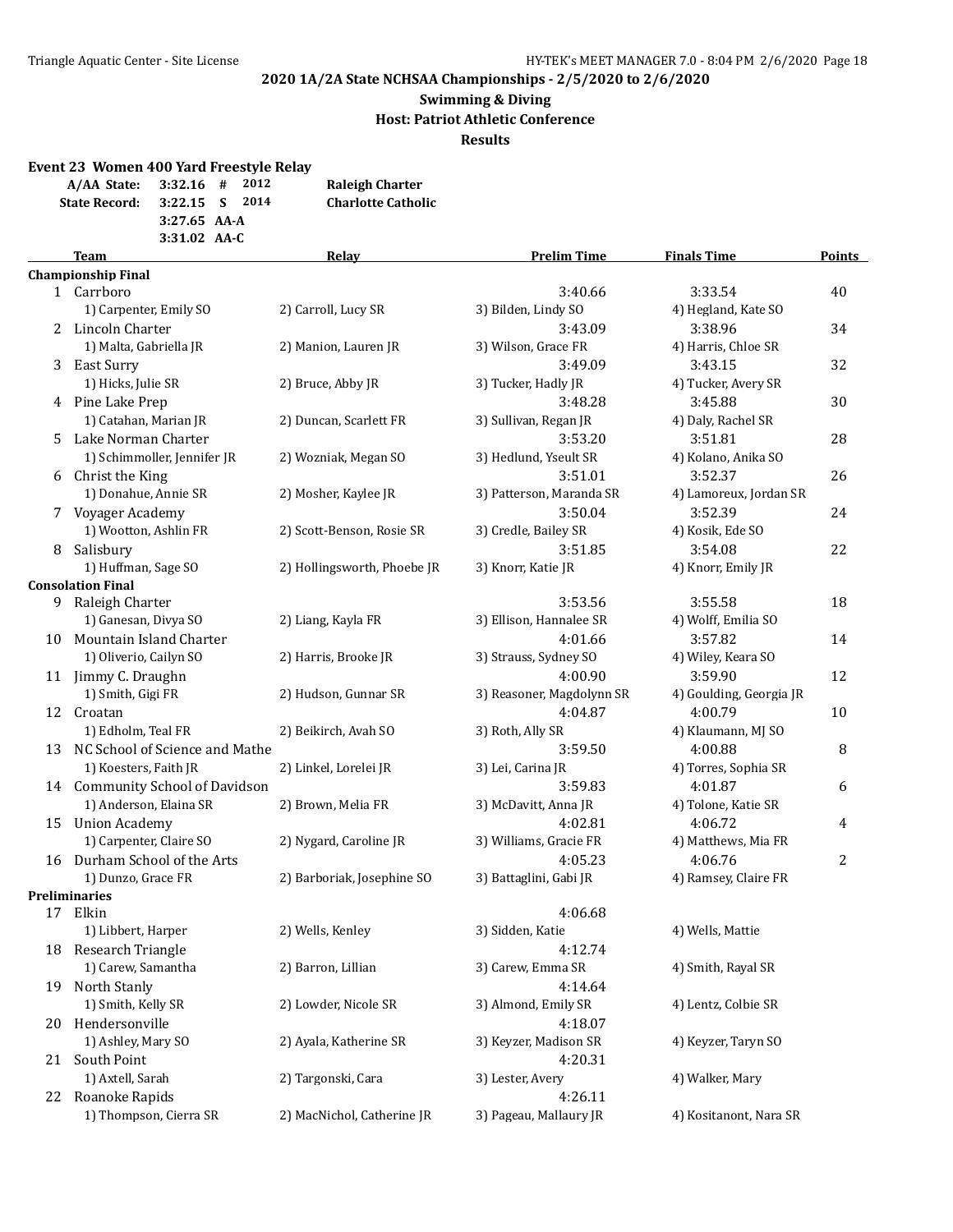#### **Swimming & Diving**

**Host: Patriot Athletic Conference**

**Results**

|          |                                       |              |          | Preliminaries  (Event 23 Women 400 Yard Freestyle Relay) |                                                    |                          |                |
|----------|---------------------------------------|--------------|----------|----------------------------------------------------------|----------------------------------------------------|--------------------------|----------------|
|          | <b>Team</b>                           |              |          | Relay                                                    | <b>Prelim Time</b>                                 | <b>Finals Time</b>       | <b>Points</b>  |
| 23       | Newton-Conover                        |              |          |                                                          | 4:26.61                                            |                          |                |
|          | 1) Hedrick, Chloe SO                  |              |          | 2) Aragon-Zamora, Angelica SO                            | 3) Williams, Ellen JR                              | 4) Finch, Fiona SO       |                |
| $\cdots$ | East Davidson                         |              |          |                                                          | <b>DFS</b>                                         |                          |                |
|          | 1) Whitman, Ella                      |              |          | 2) Burton, Piper                                         | 3) Everhart, Molly                                 | 4) Lane, Anne            |                |
|          | Event 24 Men 400 Yard Freestyle Relay |              |          |                                                          |                                                    |                          |                |
|          | A/AA State:                           | $3:12.49$ #  | 2016     | Carrboro                                                 |                                                    |                          |                |
|          | <b>State Record:</b>                  | 3:04.91      | $S$ 2014 | Rose, J. H.                                              |                                                    |                          |                |
|          |                                       | 3:06.28 AA-A |          |                                                          |                                                    |                          |                |
|          |                                       | 3:09.26 AA-C |          |                                                          |                                                    |                          |                |
|          | Team                                  |              |          | <b>Relay</b>                                             | <b>Prelim Time</b>                                 | <b>Finals Time</b>       | Points         |
|          | <b>Championship Final</b>             |              |          |                                                          |                                                    |                          |                |
|          | 1 Pine Lake Prep                      |              |          |                                                          | 3:15.96                                            | 3:13.06                  | 40             |
|          | 1) Adams, Nathan JR                   |              |          | 2) Holder, Deaven FR                                     | 3) Thornburg, Nathan SR                            | 4) Das, AJ JR            |                |
|          | 2 Raleigh Charter                     |              |          |                                                          | 3:19.76                                            | 3:17.24                  | 34             |
|          | 1) Hester, Trey SR                    |              |          | 2) Pilson, Robert SR                                     | 3) Gimpl, Glen JR                                  | 4) Starbuck, Jason SR    |                |
|          | 3 NC School of Science and Mathe      |              |          |                                                          | 3:22.05                                            | 3:20.18                  | 32             |
|          | 1) Eberhardt, Andrew SR               |              |          | 2) Li, Jason SR                                          | 3) Richardson, Zach SR                             | 4) Congiusta, Matthew SR |                |
|          | 4 Lincoln Charter                     |              |          |                                                          | 3:24.31                                            | 3:24.10                  | 30             |
|          | 1) Chamblee, Russell SO               |              |          | 2) Swicegood, Mitchell JR                                | 3) Nelson, Blake JR                                | 4) Whipple, Zackary SR   |                |
| 5.       | Carrboro                              |              |          |                                                          | 3:26.34                                            | 3:24.97                  | 28             |
|          | 1) DeWalt, Kieran JR                  |              |          | 2) Hellofs, Ethan SR                                     | 3) McCallion, Maxwell JR                           | 4) Prakken, Alex SR      |                |
|          | 6 Christ the King                     |              |          |                                                          | 3:25.88                                            | 3:26.33                  | 26             |
|          | 1) Zagar, Matthew JR                  |              |          | 2) Woodworth, Ian JR                                     | 3) Lachowski, Wojtek SO                            | 4) Connery, Timothy      |                |
| 7        | Central Davidson                      |              |          |                                                          | 3:27.62                                            | 3:27.05                  | 24             |
|          | 1) Leonard, Caden SO                  |              |          | 2) Lanham, Derrick JR                                    | 3) Smith, Sean JR                                  | 4) Cayer, Connor FR      |                |
|          | 8 Washington                          |              |          |                                                          | 3:28.34                                            | 3:27.22                  | 22             |
|          | 1) Pake, Tristan JR                   |              |          | 2) Beach, Braeden SR                                     | 3) Pippin, Tripp SR                                | 4) Lovenberg, Patrick SR |                |
|          | <b>Consolation Final</b>              |              |          |                                                          |                                                    |                          |                |
| 9        | <b>Bishop McGuinness</b>              |              |          |                                                          | 3:30.34                                            | 3:29.09                  | 18             |
|          | 1) Price, Garrett SR                  |              |          | 2) McGuire, Dylan JR                                     | 3) Herzberger, Michael SO                          | 4) Kohl, Isaac JR        |                |
|          | 10 Elkin                              |              |          |                                                          | 3:30.81                                            | 3:29.67                  | 14             |
|          | 1) Burleson, Cameron                  |              |          | 2) Baker, Caeson                                         | 3) Zambuio, Jack                                   | 4) Shugart, Brady        |                |
|          | 11 Voyager Academy                    |              |          |                                                          | 3:37.16                                            | 3:36.35                  | 12             |
|          | 1) Thomasson, Luke SR                 |              |          | 2) Evert, Diego SO                                       | 3) Kijrattanakarn, Poomrapee JR 4) Wilson, Zack SR |                          |                |
| 12       | Oak Grove                             |              |          |                                                          | 3:38.00                                            | 3:36.38                  | 10             |
|          | 1) Sams, Jay SO                       |              |          | 2) Lee, Hayden SO                                        | 3) Rodriguez, Gabe SR                              | 4) Roten, Landon JR      |                |
|          | 13 Roanoke Rapids                     |              |          |                                                          | 3:40.06                                            | 3:37.94                  | 8              |
|          | 1) Price, Matthew SR                  |              |          | 2) Moriarty, Elijah JR                                   | 3) MacNichol, Matthew FR                           | 4) King, Nick SR         |                |
|          | 14 Fred T. Foard                      |              |          |                                                          | 3:36.01                                            | 3:38.48                  | 6              |
|          | 1) Johnston, Nicholas                 |              |          | 2) Haas, Dylan                                           | 3) Hampton, Riley                                  | 4) McCosh, Ethan         |                |
|          | 15 Lake Norman Charter                |              |          |                                                          | 3:39.79                                            | 3:41.12                  | 4              |
|          | 1) Eichman, Adam SR                   |              |          | 2) Franklin, Christopher                                 | 3) Anderson, Aidan SO                              | 4) Buckler, Devin        |                |
|          | 16 Bradford Preparatory School        |              |          |                                                          | 3:39.17                                            | 3:41.47                  | $\overline{2}$ |
|          | 1) Fresoli, Ben SO                    |              |          | 2) Gonzalez, Michael SR                                  | 3) Schwartz, Johan SO                              | 4) Miller, Reid SO       |                |
|          | <b>Preliminaries</b>                  |              |          |                                                          |                                                    |                          |                |
| 17       | Mountain Island Charter               |              |          |                                                          | 3:40.79                                            |                          |                |
|          | 1) Greene, Mason FR                   |              |          | 2) Akerberg, AJ SO                                       | 3) Berry, Nolan FR                                 | 4) Jung, Ethan SO        |                |
|          | 18 Franklin                           |              |          |                                                          | 3:41.38                                            |                          |                |
|          | 1) Frazier, Michael JR                |              |          | 2) Tyler, Caden SO                                       | 3) Cabe, Hunter SO                                 | 4) Guynn, Clayton 9      |                |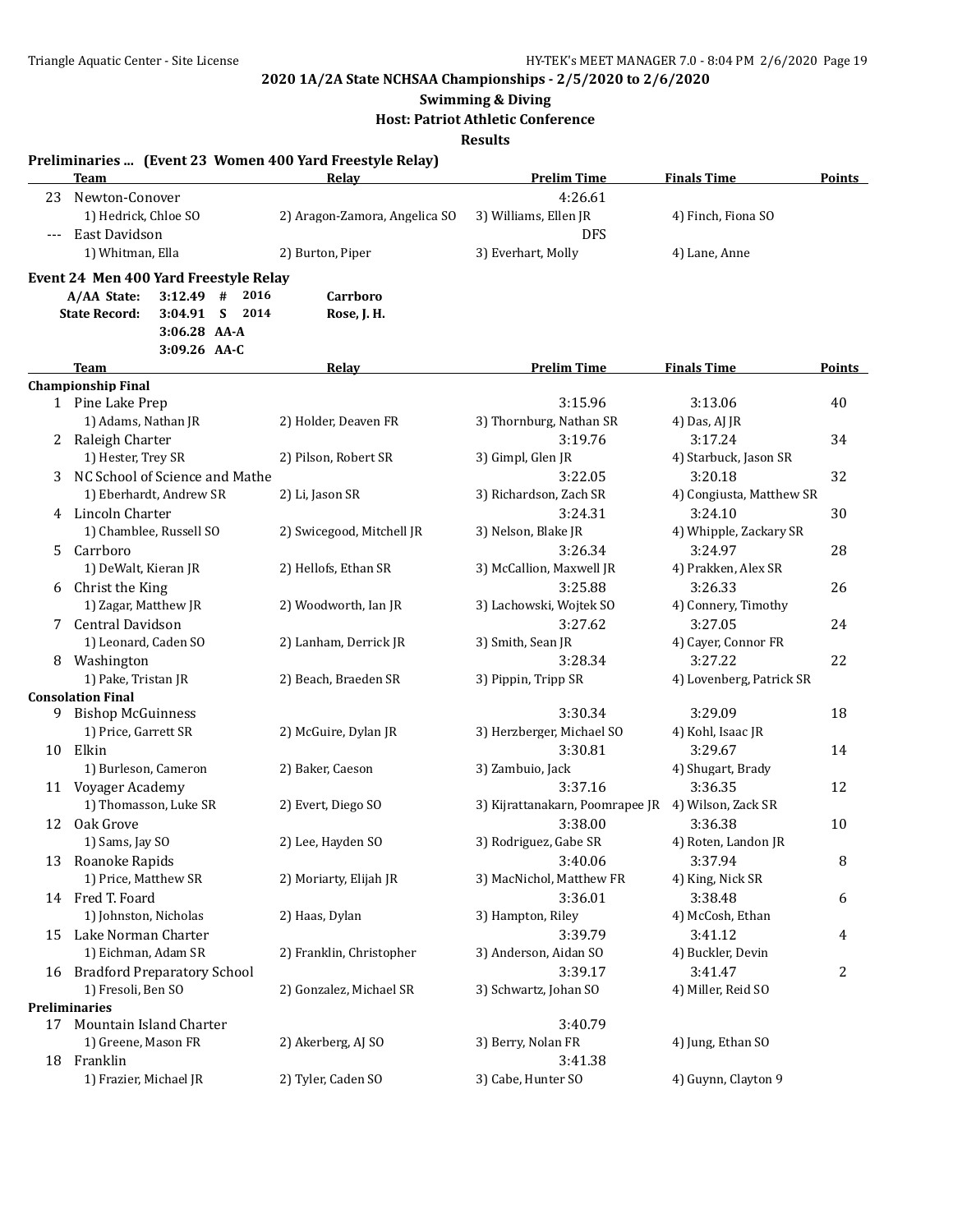#### **Swimming & Diving**

#### **Host: Patriot Athletic Conference**

**Results**

#### **Preliminaries ... (Event 24 Men 400 Yard Freestyle Relay)**

| Team                    | Relay                 | <b>Prelim Time</b>     | <b>Finals Time</b>      | <b>Points</b> |
|-------------------------|-----------------------|------------------------|-------------------------|---------------|
| Research Triangle       |                       | 3:41.80                |                         |               |
| 1) Lyman, Jackson       | 2) Hankinson, John    | 3) Sullivan, Eric      | 4) McNatton, Jackson JR |               |
| Salisbury               |                       | 3:42.16                |                         |               |
| 1) McLendon, Gabriel SR | 2) Mason, Merritt JR  | 3) Heilig, Jack SO     | 4) Amin, Roshen SR      |               |
| Jimmy C. Draughn        |                       | 3:42.25                |                         |               |
| 1) Hudson, Jake SO      | 2) Owens, Sean SO     | 3) Blackwell, Tommy SR | 4) Smith, Jaxon JR      |               |
| South Point             |                       | 3:45.03                |                         |               |
| 1) McMahan, Luke        | 2) Adcock, Gage       | 3) Long, Alec          | 4) Adcock, Davis        |               |
| North Davidson          |                       | 3:45.34                |                         |               |
| 1) Young, CT SR         | 2) Christie, Riley SR | 3) Goehle, Jonathan FR | 4) Gorski, Dakota SR    |               |
| Nash Central            |                       | 4:02.53                |                         |               |
| 1) Agan, Ryan           | 2) Wozniak, Damien    | 3) King, Ethan         | 4) Lytton, Albert       |               |
|                         |                       |                        |                         |               |

#### **Scores - Women**

#### Women - Team Rankings - Through Event 24

| 1. Carrboro                        | 231 |     | 2. Lincoln Charter           | 220 |
|------------------------------------|-----|-----|------------------------------|-----|
| 3. Community School of Davidson    | 189 |     | 4. Pine Lake Prep            | 167 |
| 5. Durham School of the Arts       | 155 |     | 6. Voyager Academy           | 132 |
| 7. East Surry                      | 108 | 8.  | Salisbury                    | 101 |
| 9. Christ the King                 | 99  | 10. | Lake Norman Charter          | 96  |
| 11. NC School of Science and Mathe | 91  |     | 12. Raleigh Charter          | 89  |
| 13. Patton                         | 78  |     | 14. East Davidson            | 51  |
| 15. Chase                          | 46  |     | 16. Research Triangle        | 41  |
| 17. Mountain Island Charter        | 35  |     | 18. Croatan                  | 32  |
| 18. Jordan-Matthews                | 32  |     | 20. Wheatmore                | 29  |
| 21. North Stanly                   | 28  |     | 22. Newton-Conover           | 27  |
| 23. Brevard                        | 23  |     | 23. North Davidson           | 23  |
| 25. Manteo                         | 22  |     | 26. Langtree Charter Academy | 20  |
| 26. Southwest Edgecombe            | 20  |     | 28. Jimmy C. Draughn         | 19  |
| 29. Oak Grove                      | 15  |     | 30. Atkins                   | 14  |
| 31. South Point                    | 13  |     | 32. Eno River Academy        | 12  |
| 32. Franklin Academy               | 12  |     | 32. Ledford                  | 12  |
| 35. Union Academy                  | 11  |     | 35. East Lincoln             | 11  |
| 37. Shelby                         | 9   |     | 38. Mount Airy               | 5   |
| 39. Elkin                          | 4   |     | 40. Surry Central            | 3   |

#### **Scores - Men**

#### Men - Team Rankings - Through Event 24

| 1. Pine Lake Prep                 | 238   | 2. Raleigh Charter              | 196 |
|-----------------------------------|-------|---------------------------------|-----|
| 3. Lincoln Charter                | 184   | 4. Croatan                      | 180 |
| 5. NC School of Science and Mathe | 144   | 6. Community School of Davidson | 127 |
| 7. Lake Norman Charter            | 124.5 | 8. Carrboro                     | 118 |
| 9. Durham School of the Arts      | 109   | 10. Elkin                       | 93  |
| 11. Central Davidson              | 86    | 12. Christ the King             | 71  |
| 13. Washington                    | 68    | 14. Bradford Preparatory School | 38  |
| 15. Central Academy of Technology | 37    | 16. Eno River Academy           | 34  |
| 17. Union Academy                 | 33    | 18. Oak Grove                   | 32  |